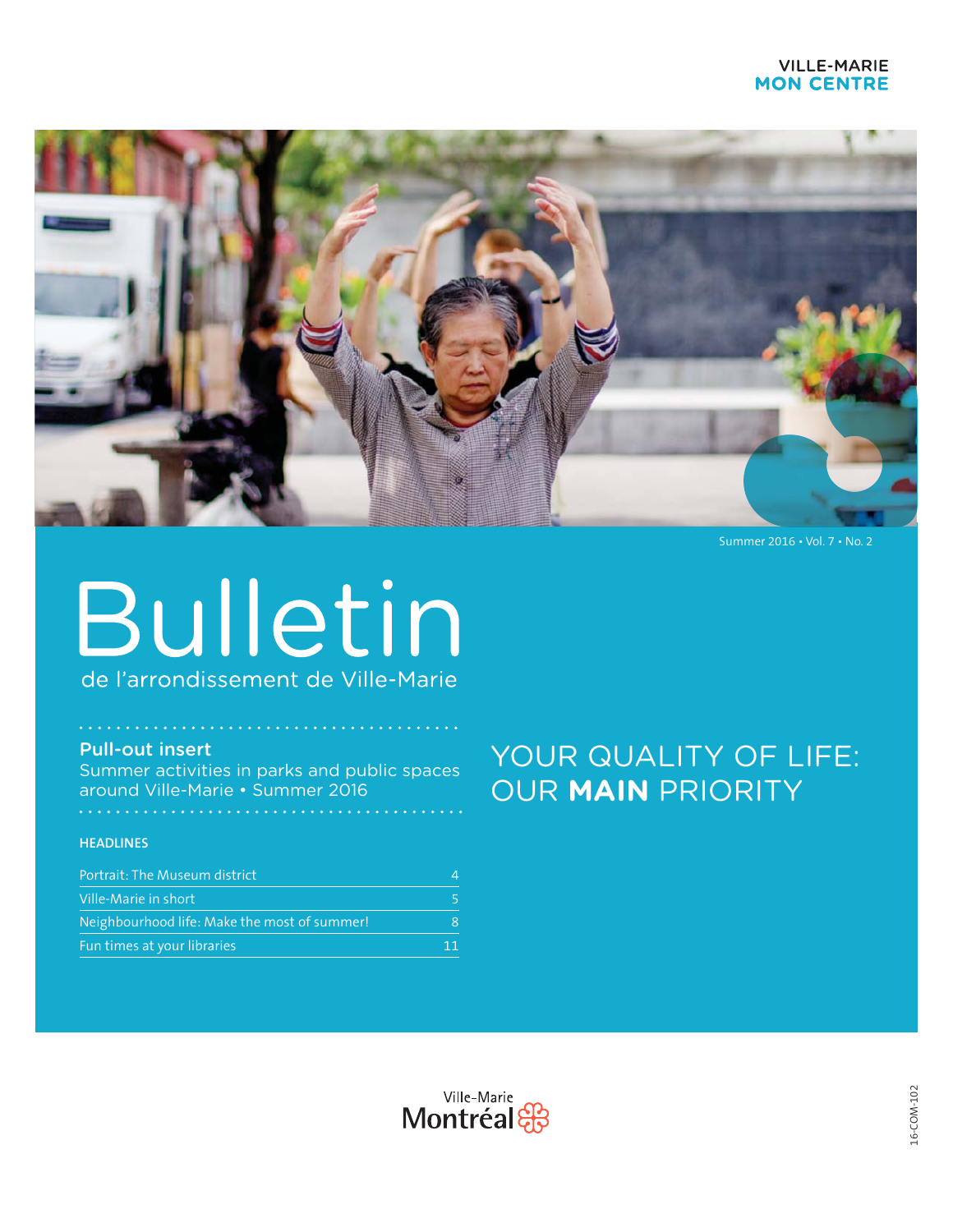#### The mission of your Borough newsletter

The mission of the Bulletin de l'arrondissement de Ville-Marie is to update citizens on the Borough's various projects and development plans, publish public-interest messages (snow removal, emerald ash borer, etc.) and announce changes made to by-laws. It's also a perfect tool for publicizing the many activities for residents offered by the Borough and its partners.

## **TO REACH YOUR BOROUGH**

**(C)** 311 **@** ville-marie@ville.montreal.gc.ca

#### Two Accès Montréal–Ville-Marie offices to serve you

From 8:30 a.m. to 4:30 p.m., Monday to Friday

#### **Borough Office permit counter \***

800, boulevard De Maisonneuve Est, 17<sup>th</sup> floor, Montréal, Quebec H2L 4L8 **B** Berri-UOAM *\* On Wednesdays, the permit counter does not open until 10:30 a.m.* 

#### **City Hall**

Access via the entrance on 510, rue Gosford or the entrance on Place Vauquelin **Champ-de-Mars** 

#### Upcoming Borough Council meetings

• Wednesday, July 6, 7 p.m., free drop-in daycare service Council room: 800, boulevard De Maisonneuve Est, ground floor

If you would like to ask a question, please sign up between 6:15 and 6:45 p.m. You can also watch regular Borough Council meetings in real time or afterwards, on our website.

#### **Websites**

- $\mathcal D$  ville.montreal.qc.ca/villemarie
- $\bigotimes$  ville.montreal.qc.ca/villemarie/collectes For pick-up times and days

 $\mathcal D$  ville.montreal.qc.ca/infotravaux – For information on work sites

#### Infolettre

Subscribe to the online *Infolettre de Ville-Marie* (in French) and stay up to date on the latest projects, the highlights of the latest Council meeting and cultural and social activities in the borough.  $\mathcal{D}$  ville montreal gc.ca/infolettrevillemarie

#### Facebook

Join the Ville-Marie Facebook community to keep up on what's happening in your borough and learn about local activities. Follow us on  $\int$  / centrevillemontreal

#### **Twitter**

Follow us for useful up-to-the-minute information on new projects, traffic problems, snow removal, activities in parks and more.  $\bigcirc$  @centrevillemtl

Versıon française disponible sur demande (Appelez **(()** 311).



The Bulletin de l'arrondissement de Ville-Marie is published four times a year, on FSC® recycled paper, and distributed to Borough residents and businesses. Circulation: 68,000. ISSN 1927-4556

> Division des communications, Ville-Marie Borough . Payette & Simms inc. Graphic design: Alexandra Whitter . French revision: Marielle DeLorme

> > Cover page photo: Katya Konioukhova, Falun Dafa, Chinatown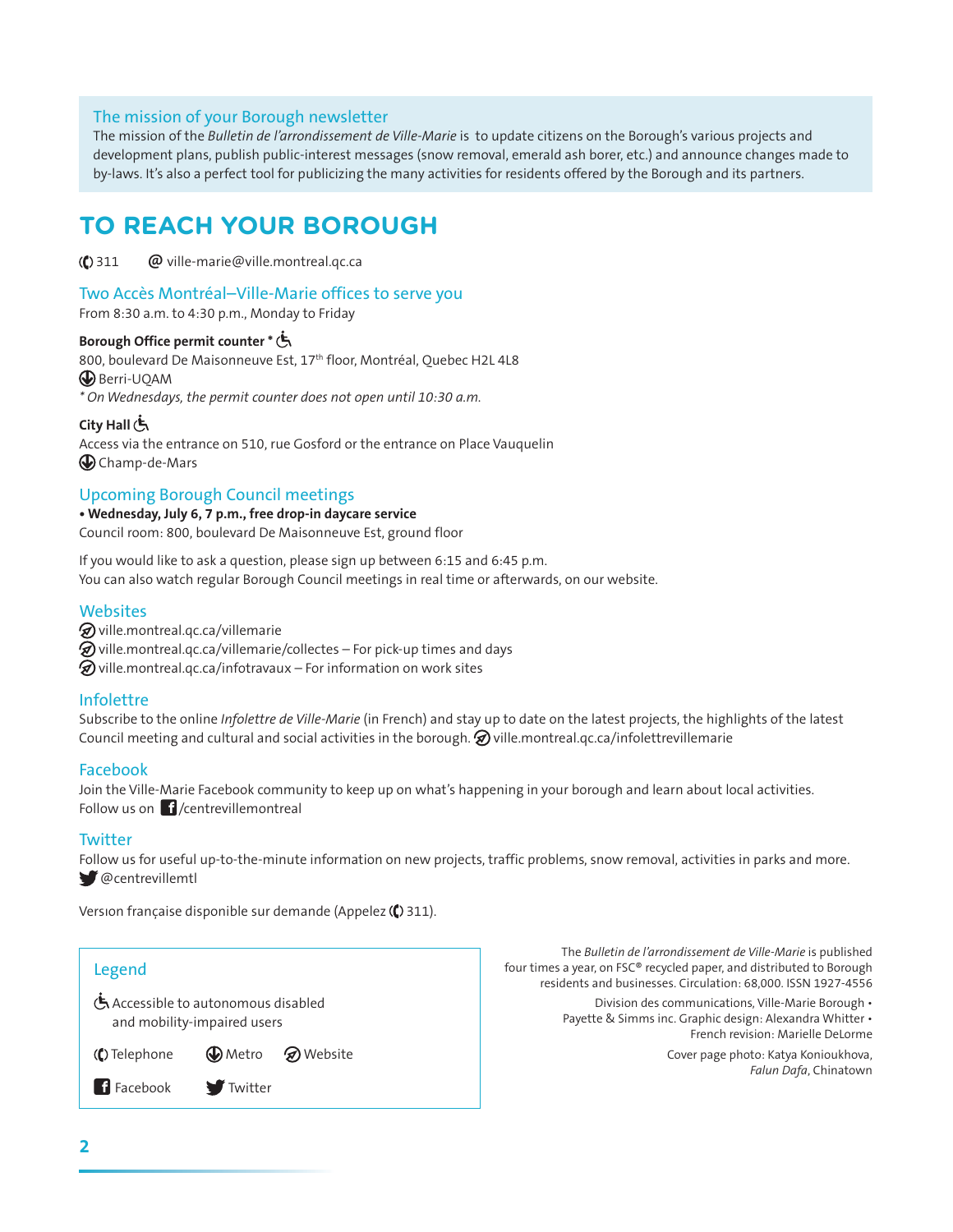## **SUMMERTIME IS CELEBRATION TIME!**

This year, like every summer, you're invited to take advantage of the many welcoming parks and public spaces nearby. You'll find hundreds of sports, recreation and cultural activities for all ages and interests. The Ville-Marie Borough offers all kinds of opportunities to have fun with your family and friends and enjoy your neighbours' company.

There is now Wi-Fi access in five parks and green spaces in the Borough, as well as in three especially popular areas: Old Montréal and around the Palais des congrès, the Village and the Quartier des spectacles. It's a great way to tell others about your discoveries and invite your friends to join you and share in the fun. You'll find plenty of things to see and do in this issue - enough to keep you busy for the months to come. Keep it handy, to make sure you don't miss anything going on in your Borough.

Foodies will be delighted to learn that street food trucks will be waiting at 11 different sites this summer, for your dining pleasure. You can keep track of their locations and hours on camionderue.com. In fact, you can even plan ahead and choose your picnic spot depending on the type of street food you like. Be adventurous! These teams of devoted chefs will treat your taste buds to some new experiences.

We had to wait through a long spring, but now the warmth and sunshine are back. So make the most of them. I wish you all a great Montréal summer!

**Denis Coderre** Mayor of Montréal and of the Ville-Marie Borough maire@ville.montreal.gc.ca

## **Borough Council**

**Richard Bergeron** City Councillor Saint-Jacques District richardbergeron@ville.montreal.qc.ca

**Valérie Plante** City Councillor Sainte-Marie District valerie.plante@ville.montreal.qc.ca

#### **Steve Shanahan**

City Councillor Peter McGill District steve.shanahan@ville.montreal.gc.ca

**Karine Boivin Roy** Designated City Councillor Louis Riel District karine.boivin.roy@ville.montreal.qc.ca

Jean-Marc Gibeau Designated City Councillor Ovide Clermont District jgibeau@ville.montreal.qc.ca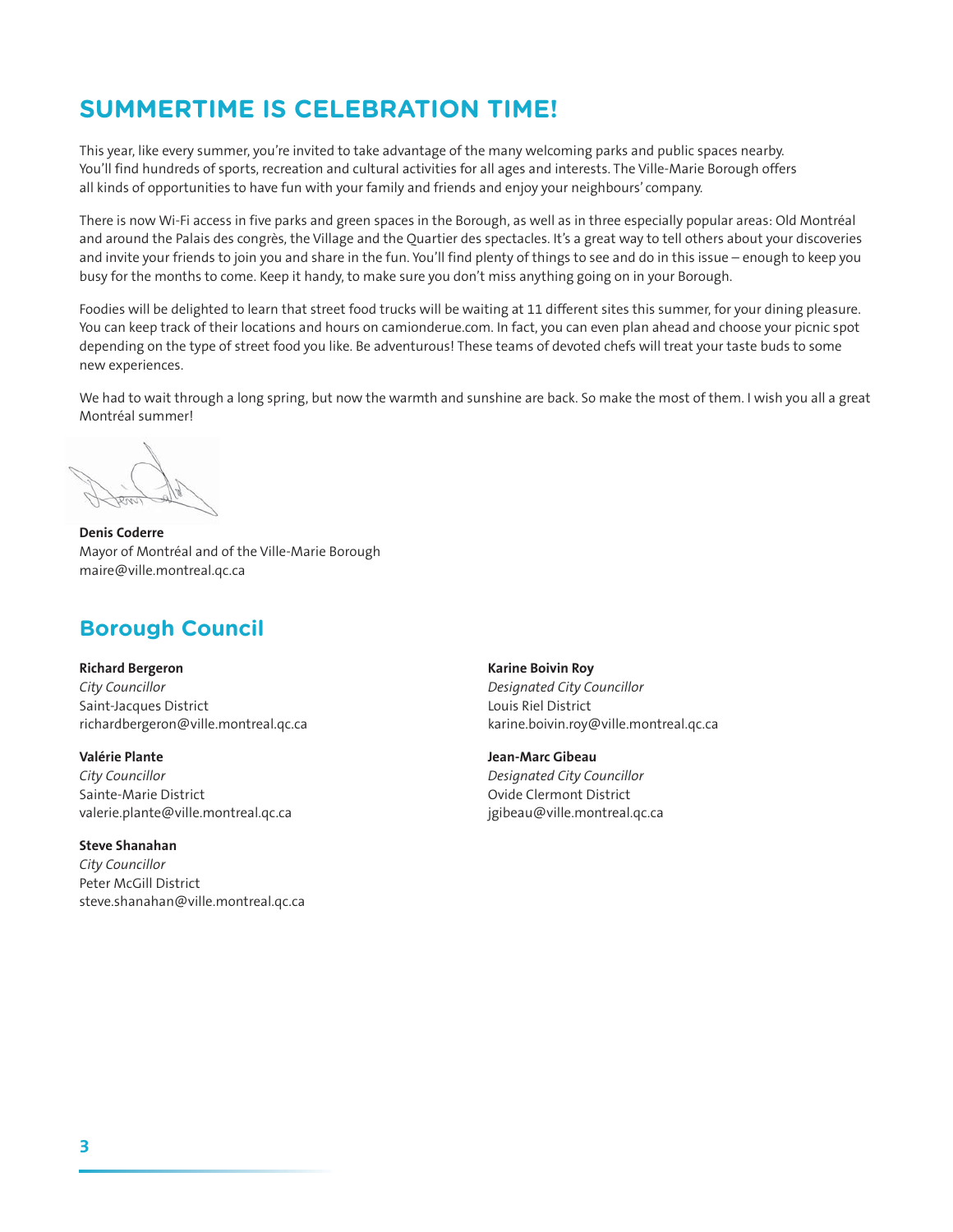## **PORTRAIT: THE MUSEUM DISTRICT**

#### An upscale environment

The early 20<sup>th</sup> century was an extravagant, exciting time in Montréal, and bequeathed us many splendid jewels that still attract thousands of visitors today. The Quartier du Musée, or museum district, set between downtown and Mount Royal, is one such neighbourhood with a rich architectural heritage.

The Montreal Museum of Fine Arts (MMFA), founded over a century and a half ago, was the key institution that local players turned to in an effort to spark development in the district. The MMFA was one of the first in North America to present a vast collection of ancient works of art. Its huge exhibitions have made it one of the city's most popular museums.

The district boasts an impressive heritage of high-end fashion boutiques and jewellers. Just minutes from downtown, in an upscale setting popular with Montrealers and tourists alike, it's the perfect spot to indulge in an afternoon of shopping or step back in time and admire the buildings from Belle Époque Montréal.

#### A jewel at the foot of the mountain

- Over 500,000 visitors every year to the Montreal Museum of Fine Arts
- Nearly 20 high-end fashion boutiques
- 10 art galleries
- A multitude of homes, luxury apartments and other buildings dating from Victorian times

#### 22,000 residents in 2015\*

- Growth of 39% since 2011
- 57% of residents are ages 20 to 44
- 18 residential projects carried out since 2011, for a total of 3,728 units\*

#### Over 50,000 jobs

There are a number of major employers in the area: Concordia University, McGill University, Ritz-Carlton, Sofitel hotel

#### 115,000 trips per day\*

- 63% of people passing through the Museum district are 20 to 44 years old
- + 46% are there to work and 21% to study
- 53% use public transit (7 million entries recorded in 2013 at the Peel metro station)
- 32% come by car
- 15% choose active transportation, like cycling or walking

#### Outlook

The Michal and Renata Hornstein Pavilion for Peace at the MMFA is to open this fall, thanks to an investment of \$18.5 M. It will be devoted to the Old Masters and modern art. The city took the opportunity to renovate aging infrastructure and spruce up rue Bishop. It will be home to an "education-culture zone," a dynamic space that will not only physically reinforce the cultural and educational links between Concordia University and the Montreal Museum of Fine Arts, in particular with educational programs at the future Pavilion for Peace, but also beautify the surroundings, thanks to the addition of public art and an expanded sculpture garden. The cost of the infrastructure work, on the south side of rue Sherbrooke and on rue Bishop between boulevard De Maisonneuve and Sherbrooke, is estimated at \$4.8 M. This will be a legacy of Montréal's 375<sup>th</sup> anniversary.

Some of the most famous people in the 20<sup>th</sup> century, including Winston Churchill, Queen Elizabeth II and the Rolling Stones, have stayed at the Ritz-Carlton, one of the city's most fashionable hotels.

\* Within 500 m of the Museum district

Sources: Statistics Canada (2011 Population Census and 2011 National Household Survey) and the Agence métropolitaine des transports (2008 Origine-Destination survey)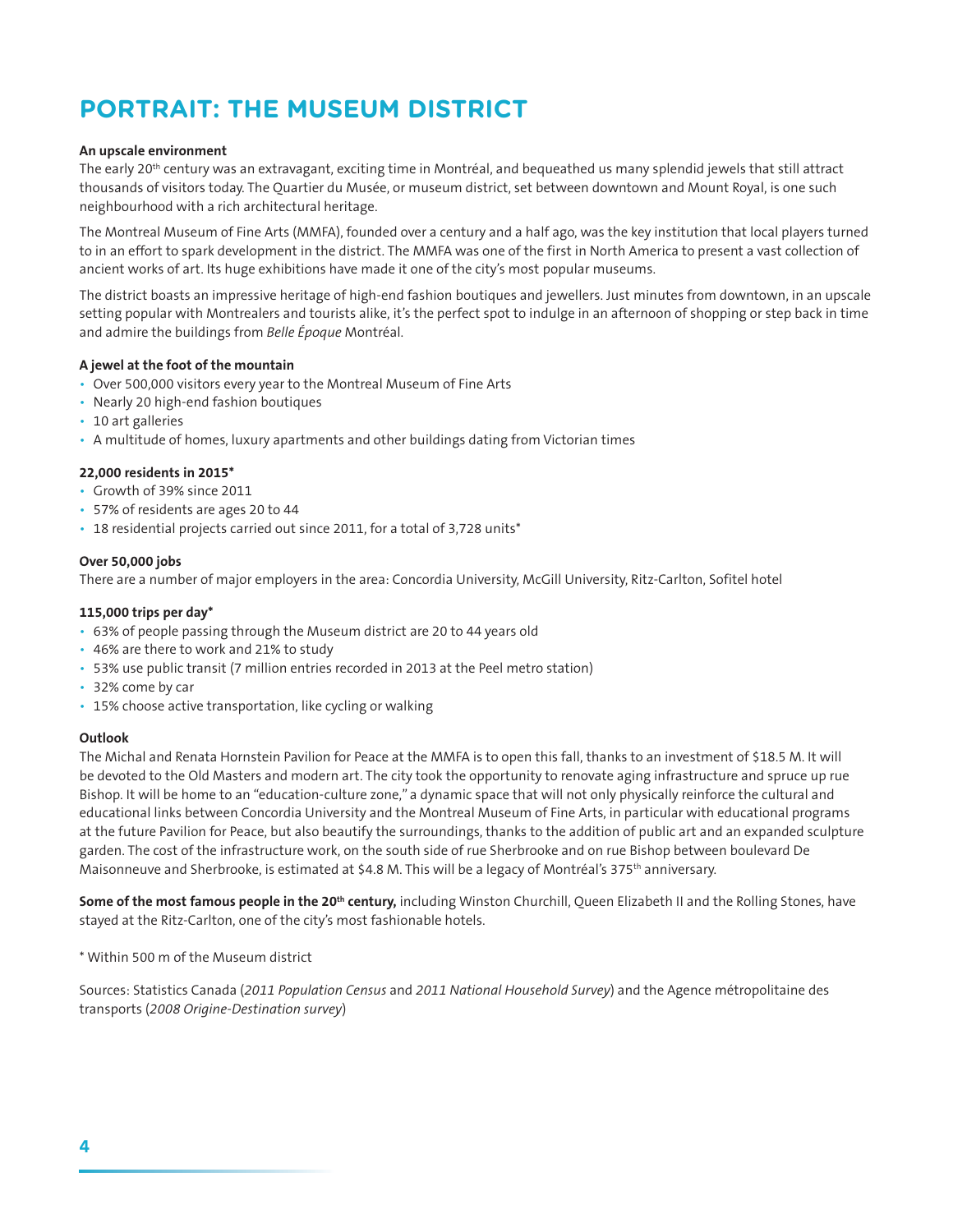## **VILLE-MARIE IN SHORT**

## **SUMMER SIDEWALK SALES**

The city's huge sidewalk sales in the summer are the perfect time to do some outdoor shopping. Soak up the festive atmosphere and find some bargains, too.

#### Chinatown

#### June 22 to 26, July 20 to 24 and August 12 to 16, 11 a.m. to 9 p.m.

- · Rue De La Gauchetière, between Saint-Dominique and Côté streets
- · Rue Clark, between René-Lévesque Ouest and avenue Viger Ouest

#### **The Village**

#### July 4 to 10 and August 29 to September 4, 11 a.m. to 11 p.m.

• Rue Sainte-Catherine Est, between rue Saint-Hubert and avenue Papineau

#### **Sainte-Catherine Celebrates**

#### July 15, 11 a.m. to 9 p.m., July 16, 9 a.m. to 9 p.m. and July 17, 9 a.m. to 7 p.m.

• Rue Sainte-Catherine Ouest, between rue Saint-Urbain and avenue Atwater

## **SURFING IN PARKS AND PUBLIC SPACES**

What better way to enjoy the fine weather than to relax in the park? And to make the experience practical as well as pleasant, some green spaces and public areas in Ville-Marie now offer free Wi-Fi:

- Square Cabot
- Parc des Faubourgs
- Parc Charles S. Campbell
- · Place de la Paix
- · Place Émilie-Gamelin
- Old Montréal and around the Palais des congrès
- The Village
- The Quartier des spectacles

## YUM! THE FOOD TRUCKS ARE BACK!

Food-lovers in Ville-Marie now have 11 food truck sites to choose from this summer. It's the perfect way to sample new culinary delights! To find out where your favourite truck is parked, in real time, go to  $\bigotimes$  camionderue.com

## **FRESH FRUIT AND VEGETABLES IN YOUR HOOD**

This summer you won't have to go far to find affordable fresh fruit and vegetables. Here are some fun and welcoming places to fill up your shopping bags:

#### Marché Solidaire Frontenac

#### June 14 to November 26

· Tuesday to Saturday, 10 a.m. to 7 p.m. **Ø** Frontenac

#### Marché Jeanne-Mance

#### June 30 to September 29

• Thursday, 2 to 6 p.m. Habitations Jeanne-Mance (Hôtel-de-Ville at Ontario Est)

#### Fruixi

#### June to September

- Wednesday, 3 to 6 p.m. CPE Topinambour: 2315, rue Fullum
- Thursday, 3 to 6 p.m. CPE du Carrefour: 2025, rue Fullum CPE du Carrefour: 2355, rue Provençale
- Friday, noon to 2 p.m. Tours Frontenac: 1850, rue Bercy Centre Sainte-Catherine d'Alexandrie: 1700. rue Amherst
- Friday, 3 to 6 p.m. CPE Kiri: 2349, rue de Rouen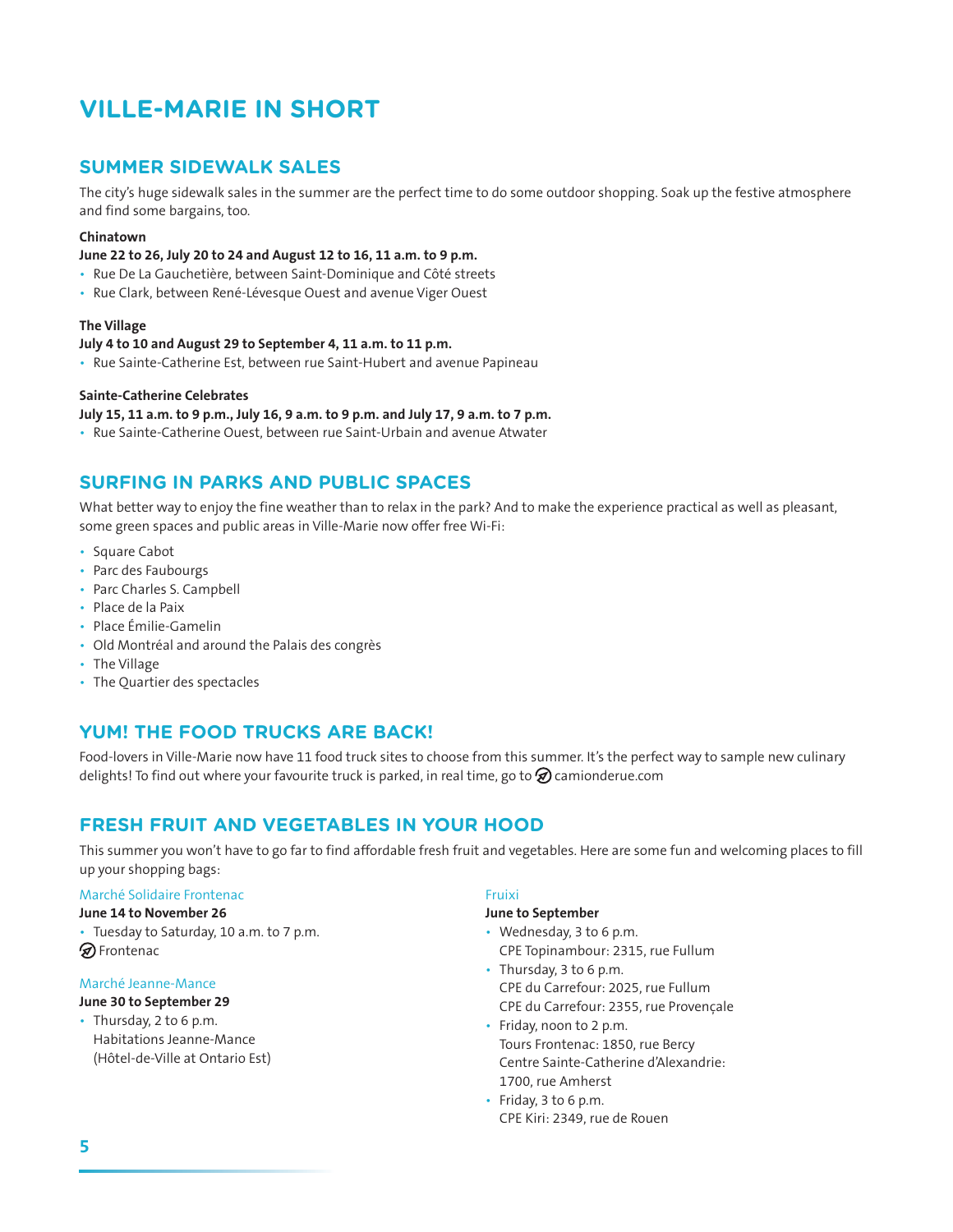## UGLY GRAFFITI? GET RID OF IT FOR FREE!

The Borough will remove graffiti on private property, free of charge. Just complete the online form at  $\mathcal D$  ville.montreal.gc.ca/villemarie

## **ACTIVITIES ACCESSIBLE TO PEOPLE WITH FUNCTIONAL LIMITATIONS**

AlterGo is an organization that promotes social inclusion for people with functional limitations. By working to eliminate obstacles, it has allowed many people to enjoy recreational pursuits, sports and culture. Once again this year, the organization has published Suivez le quide!, an essential reference for people with functional limitations. Available online.  $\Omega$  altergo.ca

## **HEALTHY EATING FOR ALL**

Getting the proper nourishment is a basic human need. Unfortunately, despite all the progress we have made as a society, it remains a daily challenge for some people. The Borough is concerned about this issue, and has adopted a "food strategy" to promote food security and healthy eating among local residents. This commitment has led to an action plan covering all aspects of the food system.

The concept of a food system brings together different functions, from production to access, skills acquisition, waste management, mobilization and governance. Each one is a whole challenge in itself. By building on these functions, the Borough is striving to address different concerns:

- the local economy, by supporting food production, processing and distribution throughout the borough;
- the environment, by reducing the distance travelled by food and limiting perishable waste, and thereby reducing CO, emissions;
- · social development, by providing better access to healthy local food at affordable prices, and improving residents' individual and collective empowerment.

Now the Borough is ready to address the challenges of food security and healthy eating. What's more, it will take an approach that respects the dignity and autonomy of all its citizens. For more information:  $\mathcal D$  ville montreal gc.ca/ville-marie

## **DEVELOPING A NOURISHING NEIGHBOURHOOD**

Take a stroll around the Frontenac metro station and you'll see some unusual activity on de Rouen and Dufresne avenues: the first steps leading to the creation of a "nourishing neighbourhood" in Sainte-Marie. A greenhouse, an activity space and community gardens will be sprouting up in fall 2016. There will also be an updated market just in front of the Frontenac Maison de la culture.

The goal is to encourage the production, processing and distribution of salad greens and other plants and seedlings in the community. More specifically:

- building and fitting out a community greenhouse, with fresh produce to be offered through various organizations;
- · improving facilities at the Marché Solidaire Frontenac;
- offering training in urban agriculture and food independence for local residents;
- creating permanent and seasonal jobs.

Project development is being co-ordinated by the Corporation de développement communautaire Centre-Sud in co-operation with the Ville-Marie Borough, the Carrefour alimentaire Centre-Sud, Sentier Urbain and the Société écocitoyenne de Montréal.

For more information:  $\bigotimes$  quartier nourricier org



For the third straight year, an awareness campaign will be reminding everyone of the importance of minimizing noise at night to respect others and maintain good relations between businesses and residents in different parts of the Ville-Marie Borough.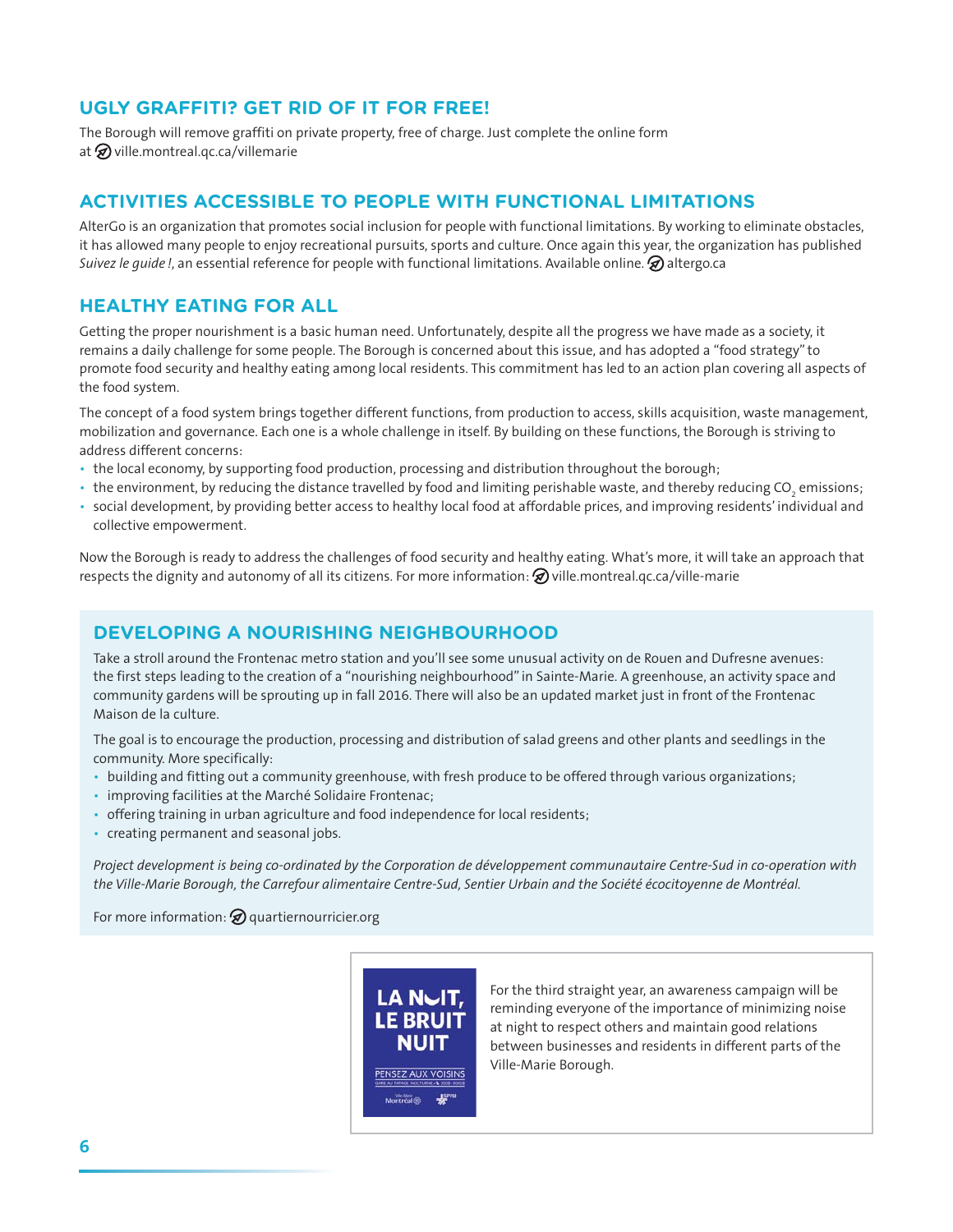## THE MURALS IN THE QUARTIER LATIN ARE SPEAKING TO YOU

Starting on June 18, you can download the PORTRAIT SONORE mobile app and enjoy a new way of appreciating the murals in Montréal's Quartier latin. You can listen to thirty sound and music clips as you tour the murals in the district, explaining both the artwork and the district itself.

The entire walking tour takes about two and a half hours and comprises three circuits, each one on a theme suited to the Quartier latin: literature, cultural creation, and nature in the heart of the city. The application is available on Android and iOS. It gives users free access to the entire PORTRAIT SONORE catalogue of podcast documentaries, on Canada's modern heritage, architecture and public art. The "Quartier latin – Murales" content is also available for computers, in French, from:  $\circled{2}$  portraitsonore.org.

This project was made possible in collaboration with MU and the Ville-Marie Borough.

## **BUILDINGS AND HERITAGE**

With the arrival of warm weather, it's a great time to give a facelift to your home's cornices, balconies, stairs, terraces, outdoor finishes and other architectural elements.

You, too, can contribute to enhancing the urban environment in your neighbourhood. Just make sure that your plans comply with local by-laws, by consulting the Reglements et permis section of the Borough website.

 $\mathcal D$  ville.montreal.gc.ca/villemarie

## **PUBLIC PIANOS ARE BACK**

Inspired passers-by and devoted music lovers are drawn to the waiting pianos, to fill the air with pleasing melodies.

#### Where you can find them and when you can play them:

- Kondiaronk lookout (Mount Royal Park), daily, 10 a.m. to 8 p.m.
- · Boulevard De Maisonneuve Ouest (at rue Guy), daily, 10 a.m. to 8 p.m.
- De l'Espoir Park (Sainte-Catherine Est and Panet), daily, 10 a.m. to 11 p.m.
- · In front of the Frontenac metro station: Monday and Friday, noon to 6 p.m.; Tuesday to Thursday, 10 a.m. to 8 p.m.; Saturday, 10 a.m. to 5 p.m.; and Sunday, noon to 5 p.m. • Closed on statutory holidays.
- Cabot Square (Sainte-Catherine Ouest and Atwater), Monday to Saturday, 11:30 a.m. to 8:30 p.m.; Sunday, 11 a.m. to 6 p.m.
- Pointe-à-Callière, daily, 10 a.m. to 3 p.m. (weather permitting)
- McCord Museum, daily, 9 a.m. to 5 p.m.

#### A unique event

On August 18, 2016, at noon on the dot, dozens of pianos in Montréal and throughout Quebec will ring out at the same time, to mark the Pianos publics au diapason event. You can join the artists in singing Raymond Lévesque's wonderful hymn to peace, Quand les hommes vivront d'amour.

<sup>1</sup>/Pianos publics de Montréal

## **RAGWEED ON YOUR PROPERTY? RIP IT OUT!**

Ragweed makes life miserable for the many people who are allergic to it. To prevent this weed from spreading, the Borough asks that you pull it out as soon as it starts growing on your property, and especially before it flowers.

Its finely toothed, narrow leaves are the same shade of green on both sides. Its stem is hairy. It stands from 10 to 100 cm high. It prefers dry, sunny spots and grows in poor soils, on the edges of sidewalks, lanes and vacant lots.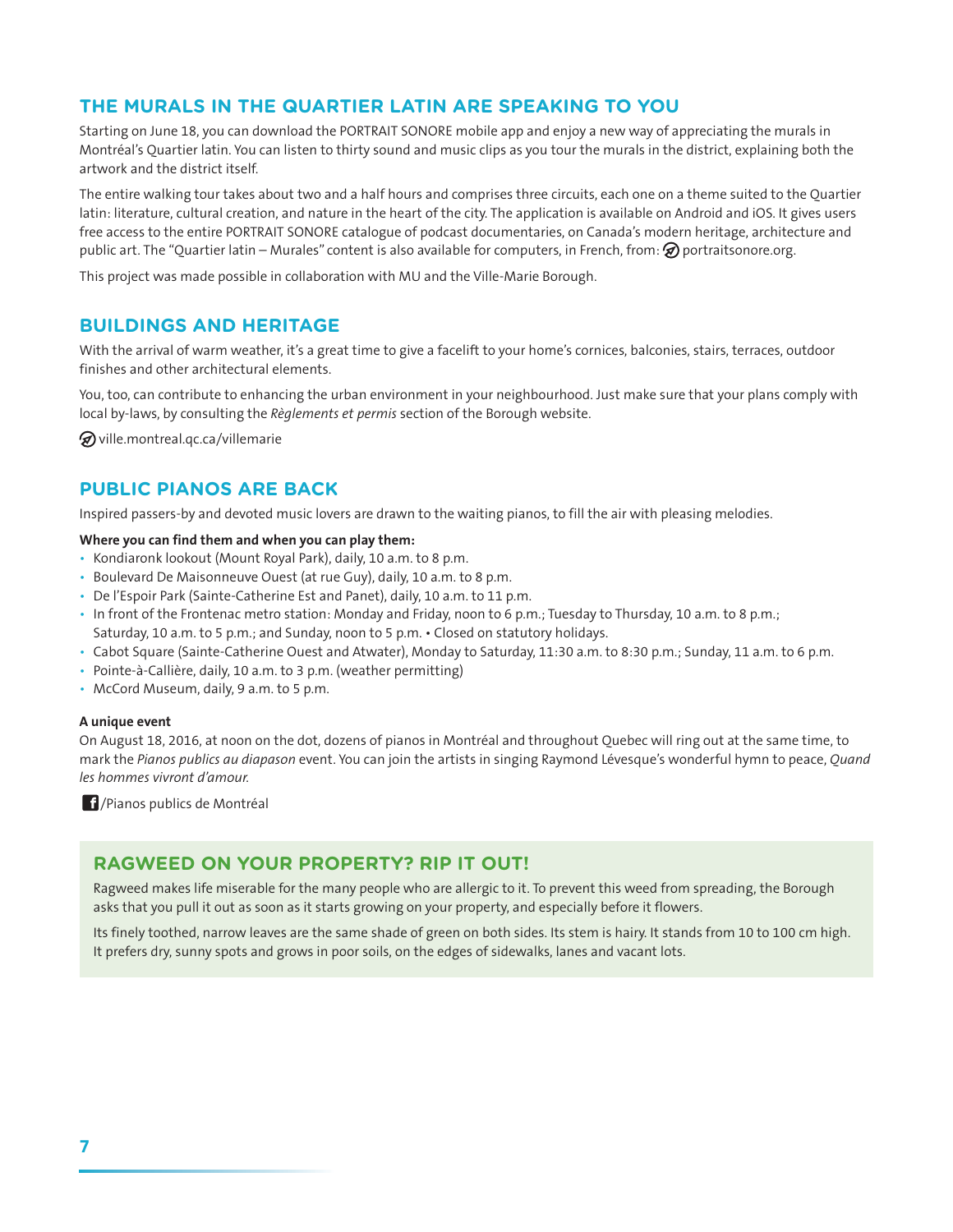## **NEIGHBOURHOOD LIFE: MAKE THE MOST OF SUMMER!**

## IT'S HOT! TIME TO COOL OFF.

#### **Splash pads**

- Des Faubourgs Park, avenue De Lorimier and rue Ontario Est
- Des Joyeux Vikings Park, Beaudry and Robin streets
- Marcelle Barthe Park, Wolfe and Ontario Est streets
- Persillier Lachapelle Park, Plessis and Ontario Est streets
- · Toussaint-Louverture Park, avenue de l'hôtel de ville and rue Ontario Est

#### **Wading pools**

#### June 17 to August 21

Daily from 10 a.m. to 7 p.m. (weather permitting)

- · Vétérans Park, avenue Papineau and rue La Fontaine
- · Médéric Martin Park, du Havre and Hochelaga streets
- · Olivier Robert Park, boulevard De Maisonneuve Est and rue Fullum

#### **Outdoor pool**

Île Sainte-Hélène aquatic complex (\$)  $\circledast$  parcjeandrapeau.com **D** Longueuil

## **Beaches**

Clock Tower beach (\$) O oldportofmontreal.com

#### Jean Drapeau Park beach (\$)

 $\circledast$  parcjeandrapeau.com **D** Longueuil

#### Free swim . Indoor pools

Association sportive et communautaire du Centre-Sud (ASCCS) 2093, rue de la Visitation  $\dot{C}$  ( ) 514 522-2246 June 27 to August 21  $\cdot$  For all Monday to Friday: 1 to 3:55 p.m. Saturday and Sunday: 2 to 3:25 p.m. • For adults Monday to Friday: 7 to 8:55 a.m., noon to 12:55 p.m.

Monday and Wednesday: 4 to 4:55 p.m. Monday to Thursday: 8 to 8:55 p.m. Friday: 3 to 3:55 p.m., 7:30 to 8:55 p.m. Saturday and Sunday: 4 to 5:55 p.m., 6 to 6:55 p.m.

#### Cégep du Vieux-Montréal

255, rue Ontario Est  $($  $)$  514 982-3457 June 21 to August 12  $\cdot$  For all Tuesday to Friday: 1 to 4 p.m., 6 to 7 p.m. • For adults

Tuesday to Friday: 1 to 7 p.m.

#### Centre Jean-Claude-Malépart

2633, rue Ontario Est  $\sqrt{5}$  ( $\ell$ ) 514 521-6884 June 20 to September 4  $\cdot$  For all Monday to Friday: 1:30 to 4 p.m., 7 to 8:10 p.m. Saturday: 1 to 3 p.m.  $\cdot$  For adults Monday to Friday: noon to 1:25 p.m., 8:15 to 9:25 p.m. Saturday: 3 to 4:30 p.m.

#### Ouintal pool

1550, rue Dufresne  $(() (514) 872 - 2864)$ June 17 to September 2  $\cdot$  For all Tuesday and Thursday: 2 to 4 p.m.  $\cdot$  For adults Tuesday and Thursday: 11:30 a.m. to 1 p.m., 4 to 6:30 p.m.

#### Downtown YMCA

1440, rue Stanley  $(\mathbf{t}, (\mathbf{t})$  514 849-8393  $\cdot$  For all Weekends: 1 to 2 p.m. • Lengths: Ages 12 and up Monday to Friday: 2:30 to 4 p.m., 8:30 to 10 p.m. Weekends: 5 to 7 p.m.

## **BY-LAW CONCERNING WATER USAGE**

Watering lawns is allowed for even-numbered addresses on even-numbered dates, and for odd-numbered addresses on oddnumbered dates:

- with a portable sprinkler or soaker hose, between 8 and 11 p.m.;
- with an automatic system and rain sensor, between 3 and 6 a.m.;
- watering by hand is allowed at all times.

For more information:  $\langle \mathbf{C} \rangle$  311  $\langle \mathbf{D} \rangle$  ville montreal gc.ca/eaudemontreal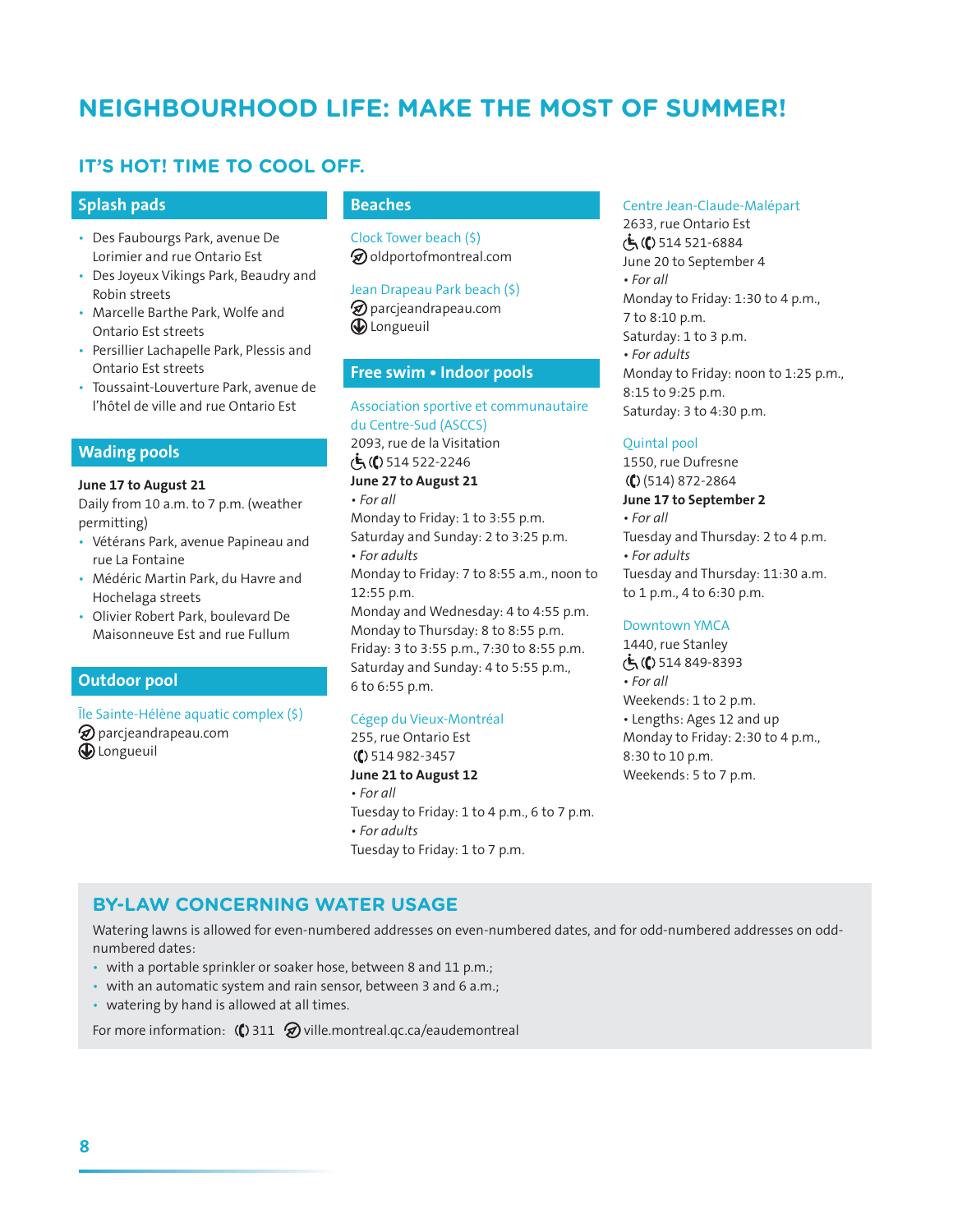## NEIGHBOURHOOD LIFE: MAKE THE MOST OF SUMMER!

| PLAYING FIELDS AND OUTDOOR<br><b>FACILITIES FOR ALL!</b><br>Take advantage of |                                                                         |                               |                                |           |                        |                         |                  |                                           |               | Pétanque and bocce |                             |                         |                          |
|-------------------------------------------------------------------------------|-------------------------------------------------------------------------|-------------------------------|--------------------------------|-----------|------------------------|-------------------------|------------------|-------------------------------------------|---------------|--------------------|-----------------------------|-------------------------|--------------------------|
| the many facilities near you.                                                 |                                                                         | Playground for<br>ages 2 to 5 |                                |           | <b>Basketball</b><br>枪 | Exercise machines<br>业业 | Chess games<br>İ | In-line skating<br>and roller hockey<br>嘉 | Skateboarding | ☎                  | Soccer (mini)<br>$\bigcirc$ | Tennis<br>$\mathcal{P}$ | Table tennis<br>$\Omega$ |
| <b>LOCATIONS*</b>                                                             |                                                                         |                               | Playground<br>for ages 6 to 12 | Dog run   |                        |                         |                  |                                           |               |                    |                             |                         |                          |
| École Pierre-Dupuy                                                            | 2000, rue Parthenais                                                    |                               |                                |           |                        |                         |                  |                                           |               |                    |                             |                         |                          |
| Espace Pierre-Bourgault                                                       | Plessis at La Fontaine                                                  |                               |                                |           |                        |                         | $\bullet$        |                                           |               |                    |                             |                         | $\bullet$                |
| Espace Faubourg Québec                                                        | Saint-Christophe at Saint-<br>André (under the Notre-Dame<br>underpass) |                               |                                |           |                        |                         |                  |                                           |               |                    |                             |                         |                          |
| P.A.Q. 19                                                                     | Logan at Plessis                                                        | $\bullet$                     |                                |           |                        |                         |                  |                                           |               |                    |                             |                         |                          |
| Parc Berthier                                                                 | Berthier at de la Visitation                                            |                               | $\bullet$                      |           |                        |                         |                  |                                           |               |                    |                             |                         |                          |
| Parc Charles-S.-Campbell                                                      | Alexandre-DeSève at Gareau                                              | $\bullet$                     |                                |           |                        |                         |                  |                                           |               | $\bullet$          |                             |                         |                          |
| Parc de la Chasse-Galerie                                                     | Du Glacis at Amherst                                                    |                               | $\bullet$                      |           |                        |                         |                  |                                           |               | $\bullet$          |                             |                         |                          |
| Parc des Faubourgs                                                            | De Lorimier at Ontario Est                                              | $\bullet$                     | $\bullet$                      |           |                        |                         |                  |                                           |               |                    |                             |                         |                          |
| Parc des Joyeux-Vikings                                                       | Beaudry at Robin                                                        | $\bullet$                     | $\bullet$                      |           |                        |                         |                  |                                           |               |                    |                             |                         |                          |
| Parc des Vétérans                                                             | Papineau at La Fontaine                                                 | $\bullet$                     | $\bullet$                      |           |                        |                         |                  |                                           |               |                    |                             |                         |                          |
| Parc du Mont-Royal                                                            | 2000, chemin Remembrance                                                | $\bullet$                     |                                |           |                        |                         |                  |                                           |               |                    |                             |                         |                          |
| Parc François-Dollier-De Casson                                               | Bonsecours at Saint-Louis                                               | $\bullet$                     |                                |           |                        |                         |                  |                                           |               |                    |                             |                         |                          |
| Parc Hector-Toe-Blake                                                         | René-Lévesque Ouest<br>at Sussex                                        | $\bullet$                     |                                |           |                        |                         |                  |                                           |               |                    |                             |                         |                          |
| Parc Jos-Montferrand                                                          | Frontenac<br>at Sainte-Catherine Est                                    | $\bullet$                     | $\bullet$                      |           |                        |                         |                  |                                           |               |                    |                             |                         |                          |
| Parc Julia-Drummond                                                           | Saint-Jacques at Lucien-L'Allier                                        | $\bullet$                     |                                |           |                        |                         |                  |                                           |               |                    |                             |                         |                          |
| Parc Médéric-Martin                                                           | Du Havre at Hochelaga                                                   | $\bullet$                     | $\bullet$                      |           |                        |                         |                  |                                           |               | $\bullet$          |                             |                         |                          |
| Parc Olivier-Robert                                                           | De Maisonneuve Est at Fullum                                            | $\bullet$                     | $\bullet$                      |           |                        |                         |                  |                                           |               |                    |                             |                         |                          |
| Parc Percy-Walters                                                            | Docteur-Penfield at Redpath                                             | $\bullet$                     | $\bullet$                      | $\bullet$ |                        |                         |                  |                                           |               |                    |                             |                         |                          |
| Parc Persillier-Lachapelle                                                    | Plessis at Ontario Est                                                  | $\bullet$                     |                                |           |                        |                         |                  |                                           |               | $\bullet$          |                             |                         |                          |
| Parc Pilote                                                                   | Duke at Brennan                                                         |                               |                                | $\bullet$ |                        |                         |                  |                                           |               |                    |                             |                         |                          |
| Parc Raymond-Blain                                                            | Panet at La Fontaine                                                    |                               |                                |           |                        |                         |                  |                                           |               | $\bullet$          |                             |                         |                          |
| Parc Robert-Prévost<br>Accessibilité universelle                              | Labrecque (Robin at Ontario Est)                                        |                               |                                |           |                        |                         |                  |                                           |               |                    |                             |                         |                          |
| Parc Saint-Jacques                                                            | Saint-André at Robin                                                    | $\bullet$                     | $\bullet$                      |           |                        |                         |                  |                                           |               |                    |                             |                         |                          |
| Parc Sainte-Marie                                                             | Dufresne at La Fontaine                                                 | $\bullet$                     | $\bullet$                      |           |                        |                         |                  |                                           |               |                    |                             |                         |                          |
| Parc Skateplaza                                                               | De Lorimier<br>at De Maisonneuve Est                                    |                               |                                |           |                        |                         |                  |                                           | $\bullet$     |                    |                             |                         |                          |
| Parc Toussaint-Louverture                                                     | Hôtel-de-Ville at Ontario Est                                           | $\bullet$                     | $\bullet$                      |           |                        | $\bullet$               |                  |                                           |               | $\bullet$          |                             |                         | $\bullet$                |
| Parc Walter-Stewart                                                           | Dufresne at D'Iberville                                                 |                               | $\bullet$                      |           |                        |                         |                  |                                           |               |                    |                             |                         |                          |
| Place Henri-Dunant                                                            | Tupper at Sussex                                                        |                               |                                |           |                        | $\bullet$               |                  |                                           |               |                    |                             |                         |                          |
| Rue Lucien-L'Allier                                                           | Lucien-L'Allier                                                         |                               |                                | $\bullet$ |                        |                         |                  |                                           |               |                    |                             |                         |                          |
| Ruelle verte Larivière                                                        | 2205, rue Parthenais<br>(behind the Chat des artistes)                  |                               |                                |           |                        |                         |                  |                                           |               |                    |                             |                         |                          |

\*The playgrounds in des Royaux and Félix-Antoine Savard parks are being upgraded and will not be accessible this summer.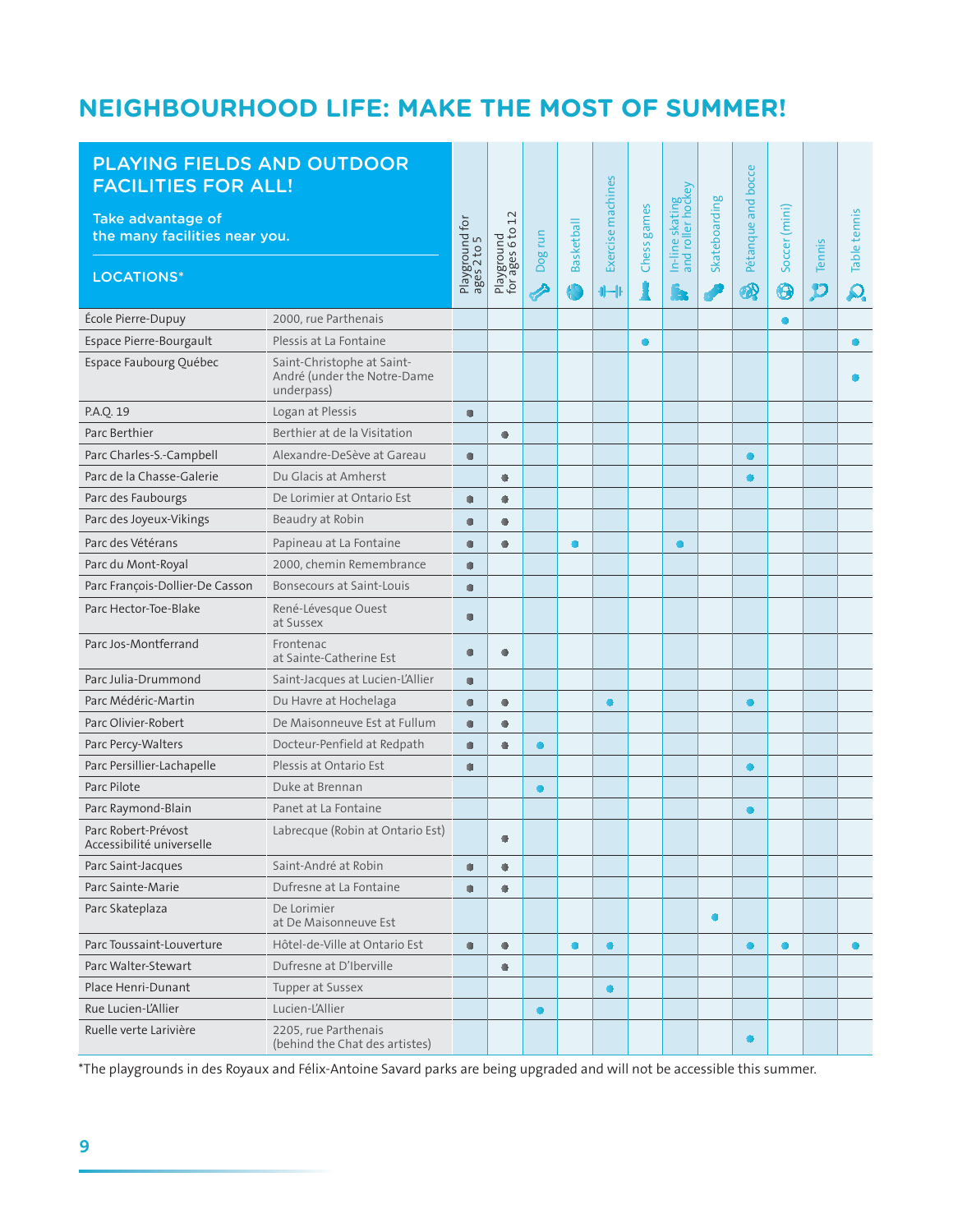## **NEIGHBOURHOOD LIFE**

## **WHERE CAN YOU PLAY INDOORS?**

Skating and pick-up hockey

**Arena Camillien Houde** 1696, rue Montcalm  $($  (\$) (514) 872-3240

#### June 27 to September 2

- Free skating For all Monday to Friday: 4 to 5:30 p.m.
- Pick-up hockey for youths 17 and under
- Monday, Wednesday and Friday: 5:30 to 6:45 p.m. • Pick-up hockey for adults • 18 +
- Tuesday and Thursday: 5:30 p.m. to 6:45 p.m.
- Free admission · Skate rental (free)

## **PLACES FOR YOUNG PEOPLE**

#### Association Les Chemins du Soleil

1155, rue Alexandre-DeSève  $($  514 528-9991 **@** lescheminsdusoleil.org

June 29 to August 12 • Ages 13-17 Monday and Wednesday: 6 to 9 p.m. Thursday outing: different times

#### Association sportive et communautaire du Centre-Sud

2093, rue de la Visitation  $($  $)$  514 522-2246 **D** asccs.qc.ca June 27 to August 19

#### ĽAstérisk

1575, rue Amherst  $($  $)$  514 523-0977 Dlasterisk.com • Ages 14-25 Information and meeting place for young lesbians, gays, bisexuals, transsexuals, queers. Discussions and activities.

#### La maison des jeunes Quinka Buzz

2102, rue Fullum  $($  514 524-3008 miquinkabuzz.com  $\cdot$  Ages 11-18 Different times, see the website for more details.

#### **Badminton / Table tennis**

Centre communautaire Sainte-Catherine d'Alexandrie 1700. rue Amherst Reservations: (C) 514 524-6626

#### **YMCA Youth Zone**

1440, rue Stanley (C) 514 849-8393, ext. 1747 **Ø**ymcaquebec.org

June 28 to August 28 · Ages 12-17 Monday to Thursday: 1 to 7 p.m. Friday: 1 to 9 p.m. Free admission, no registration required. Outdoor activities are held on the grounds of the Collège de Montréal.

- · Indoor basketball Tuesday: 3 to 5:20 p.m. Friday: 3:30 to 5:30 p.m.
- Indoor badminton or volleyball Friday: 6:45 to 8:20 p.m.
- Indoor breakdancing Friday: 8 to 10:30 p.m.
- Outdoor flag football Thursday: 5:30 to 7 p.m.
- Outdoor soccer Tuesday: 5:30 to 7 p.m.
- · Indoor soccer Monday: 1:15 to 3:15 p.m. Thursday: 3:30 to 5:20 p.m.
- Free or low-cost outings Every Wednesday
- Outdoor group sport Friday: 7:15 to 9 p.m.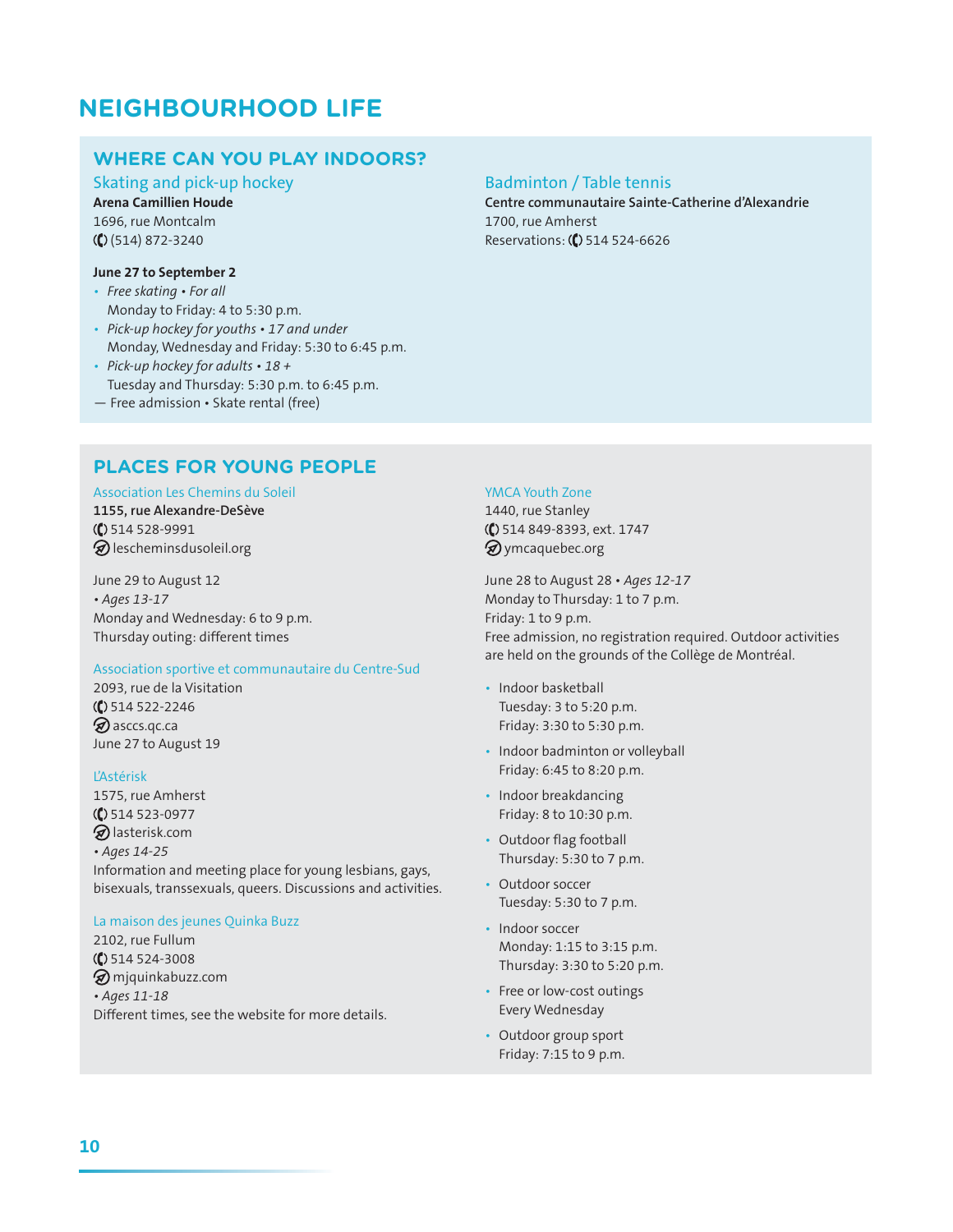## **FUN TIMES AT YOUR LIBRARIES**

## **FRONTENAC LIBRARY**

#### 2550. rue Ontario Est **D** Frontenac  $($  514 872-7890

Monday and Friday, noon to 6 p.m. Tuesday to Thursday, 10 a.m. to 8 p.m. Saturday, 10 a.m. to 5 p.m. Sunday, noon to 5 p.m.

For the complete program, see ⊗ ville.montreal.qc.ca/ville-marie **1**/BiblioFrontenac

Please note that all activities are offered in French

## 2016 TD READING CLUB: **COME FOR ADVENTURE!**

 $\cdot$  Ages 0 to 13

All kinds of free activities and reading suggestions, a gift package and weekly draws for participants all summer long. This year the focus is on nature.

#### Sunday, June 19, 2 to 3 p.m. Launch party for the TD Summer Reading Club . Ages 6 to 12

Learn about little-known wild animals in Quebec, with Éducazoo. A workshop featuring direct contact with animals.

#### **Starting June 19**

#### Drop-in crafts

A new craft project every week, explained step by step. Materials provided. Exhibition. Welcome to creative spirits of all ages.

- June 19: Critters that walk on water!
- June 27: Outdoors in my city Group mural
- · July 4: Pinwheels
- · July 11: Cardboard cacti
- July 18: Greenery in my city Group mural
- July 25: Hairy flies
- August 1: Animal boxes
- August 8: Wildlife in my city Group mural
- August 15: Paper lady beetles
- · August 22: Monster feet and cardboard sandals

#### 11

## **Game of the week**

A new board game will be featured every week. A draw will be held at the end of the summer for all TD Summer Reading Club members who have tried them out. loin the fun!

#### Saturday, June 25, 2 to 4 p.m.

Video game tournament • Ages 8 to 17 Are you up for a friendly challenge?

#### Sunday, July 3, 2 to 3:30 p.m. Natural fragrances workshop · Ages 6 to 12

Nature, fragrance and sensitive noses: an explosive mixture for the creation of inspired perfumes. An interactive game and creative workshop hosted by Maryse Perron of l'Arbre à Histoires.

#### Sunday, July 10, 2 to 3:30 p.m.

Make a terrarium! . Ages 5 to 12 Create a flourishing natural environment, ready for you to observe. Young people will take home their own terrariums. Workshop hosted by Nous  $les$  arts.

## Sunday, July 17, 2 to 3 p.m.

Junior engineers: Insects • Ages 6 to 12 Get a close-up look at actual insects and arthropods and learn to recognize them. See the world through a bee's eyes and learn how they pollinate flowers. A workshop for budding entomologists by Mad Science.

#### Saturday, July 23, 10:30 a.m. to 11:45 a.m.

#### La Roulotte workshop for the whole family · Children ages 4 to 10, accompanied by an adult

Create sticky sea monsters based on the new Théâtre La Roulotte show. Les Déculottés. Performance of Les Déculottés, on July 15 at 10:30 a.m. in Médéric Martin Park.

#### Sunday, August 7, 1:30 to 4:30 p.m. Make a bird house · Ages 7 to 13

Making and decorating bird houses, introduction to woodworking, identifying different kinds of wood, along with woodworker Pierre-Nicolas Côté.

#### Sunday, August 14, 2 to 3:30 p.m. Painting on wood · Ages 5 to 12

Participants work as a group to try to understand the characteristics and growth of different types of trees. Discussions followed by a workshop to decorate wooden shapes using recycled products and paint. Workshop hosted by Nous les arts.

#### Sunday, August 21, 2 to 3:30 p.m.

Jack and the Beanstalk · Ages 6 to 12 An interactive tale, games and a culinary creation workshop hosted by Maryse Perron of l'Arbre à Histoires.

### Sunday, August 28, 2 to 3 p.m.

### TD Summer Reading Club closing party · Ages 7 and up

Le vol des oiseaux lets young people make a trip through time and the forests of South America and Ecuador. Mireya Bayancela, a native of Ecuador, shares stories and legends from her country and draws lessons from them for children from here and now. Daniel Emden, a young Chilean musician living in Quebec, completes the team.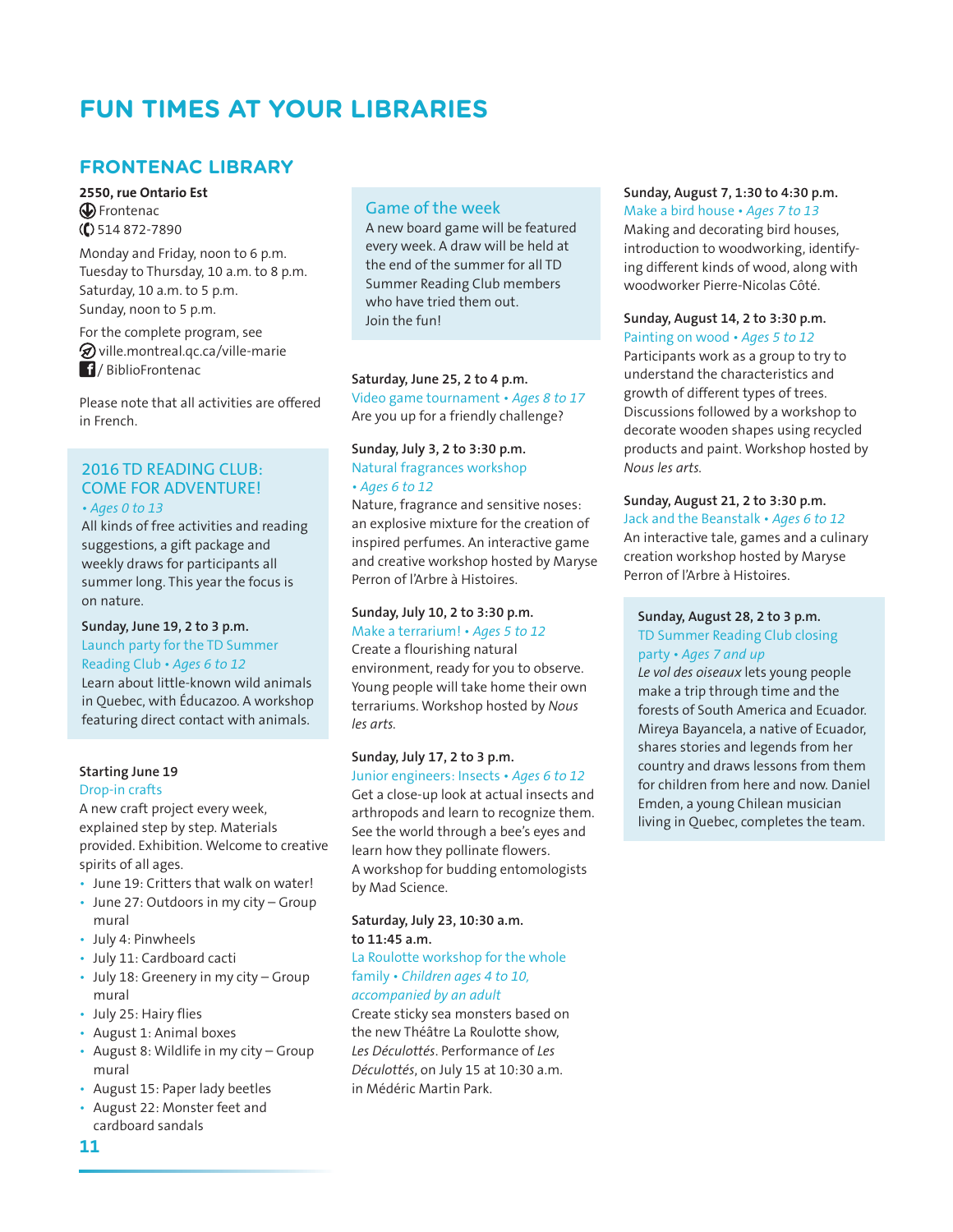## **PÈRE-AMBROISE LIBRARY**

2093, rue de la Visitation, Floor 3  $\bigcirc$  Beaudry  $($  $)$  514 872-1633

Mondays: 1 to 6 p.m. Tuesdays and Wednesdays: 10 a.m. to 8 p.m. Thursdays and Fridays: 10 a.m. to 6 p.m. Saturdays: 10 a.m. to 5 p.m. Sundays: noon to 5 p.m.

For the complete program, see  $\oslash$  bibliomontreal.com or 1/BiblioPereAmbroise

Please note that all activities are offered in French.

### **2016 TD READING CLUB: COME FOR ADVENTURE!**  $\cdot$  Ages 0 to 13

All kinds of free activities and reading suggestions, a gift package and weekly draws for participants all summer long. This year the focus is on nature.

#### **GRAB YOUR E-BOOK READERS, TABLETS AND COMPUTERS!**

The Montréal library network gives you access to more titles all the time, with its digital loan platform.

- **O** bibliomontreal.com/numerique
- bibliomontreal.com
- **O**bibliomontreal.com/bibliojeunes
- **⊘** nelligan.ville.montreal.qc.ca

#### Saturday, June 18, 2 to 4 p.m.

TD Summer Reading Club launch

• Ages 3 to 13 - Berthier Park

Gardening and crafts, in collaboration with Sentier Urbain. Children will start plants, watch them grow and take them home at the end of the summer. The event will be held in the library if it rains.

## June 18 to August 10

Nature photography contest  $\cdot$  Ages 9 +

A photographic exploration of Sentier Urbain gardens. Prizes to be won. Rules available at the library or *i* /BiblioPereAmbroise

#### June 27 to August 10

Board games for all . Ages 3 to 13 Monday, 4 to 5:45 p.m. Wednesday, 4 to 7:45 p.m.

#### June 28 to August 12

Crafts for all . Ages 3 to 13 Tuesday, 4 to 7:45 p.m. Thursday and Friday, 4 to 5:45 p.m.

- Week of June 27: Frog caps
- Week of July 4: Dressing up teddy bears
- Week of July 11: Assembling crocodiles
- Week of July 18: Animal masks
- Week of July 25: Insect bookmarks
- Week of August 1: Animal fans
- Week of August 8: Fishing rods and fish

## Nature crafts with Diane  $\cdot$  Ages 5 +

10:30 a.m. to noon

- · July 12: Endangered birds
- · July 26: Passenger pigeon mobiles
- August 2: Sewing animals

#### Tuesday, June 28, 2:30 to 4 p.m. Post-it War . Ages 6 and +

Make animals and flowers with post-it notes in the Library windows.

The Père-Ambroise Library has organized all kinds of activities for you in local parks and public spaces, all summer long. Check out the summer schedule to make sure you don't miss anything!

## Wednesday, July 6, 5 to 8 p.m.

Treasure hunt  $\cdot$  Ages 8 to 13 – Family celebration in Joyeux Vikings Park Sports and literary treasure hunt in co-operation with the Division des sports, des loisirs et du développement social. Prizes to be won.

Saturday, July 9, 10:30 a.m. Intro to music workshop . Ages 3 to 5

## Wednesday, July 27, 1:30 to 3 p.m.

Meet a raptor · Ages 6 to 9 UOROP, a Quebec organization for rehabilitating birds of prey, invites everyone to learn about magnificent raptors.

#### Saturday, August 6, 10:30 a.m. to 11:45 a.m.

#### La Roulotte workshop for the whole family • Ages 4 to 10, accompanied by an adult

Create sticky sea monsters based on the new Théâtre La Roulotte show. Les Déculottés. Performance of Les Déculottés, on August 11 at 10:30 a.m. in Toussaint-Louverture Park.

Saturday, August 27, 2 p.m. TD Summer Reading Club closing party · Ages 3 to 13 All members and their families are welcome.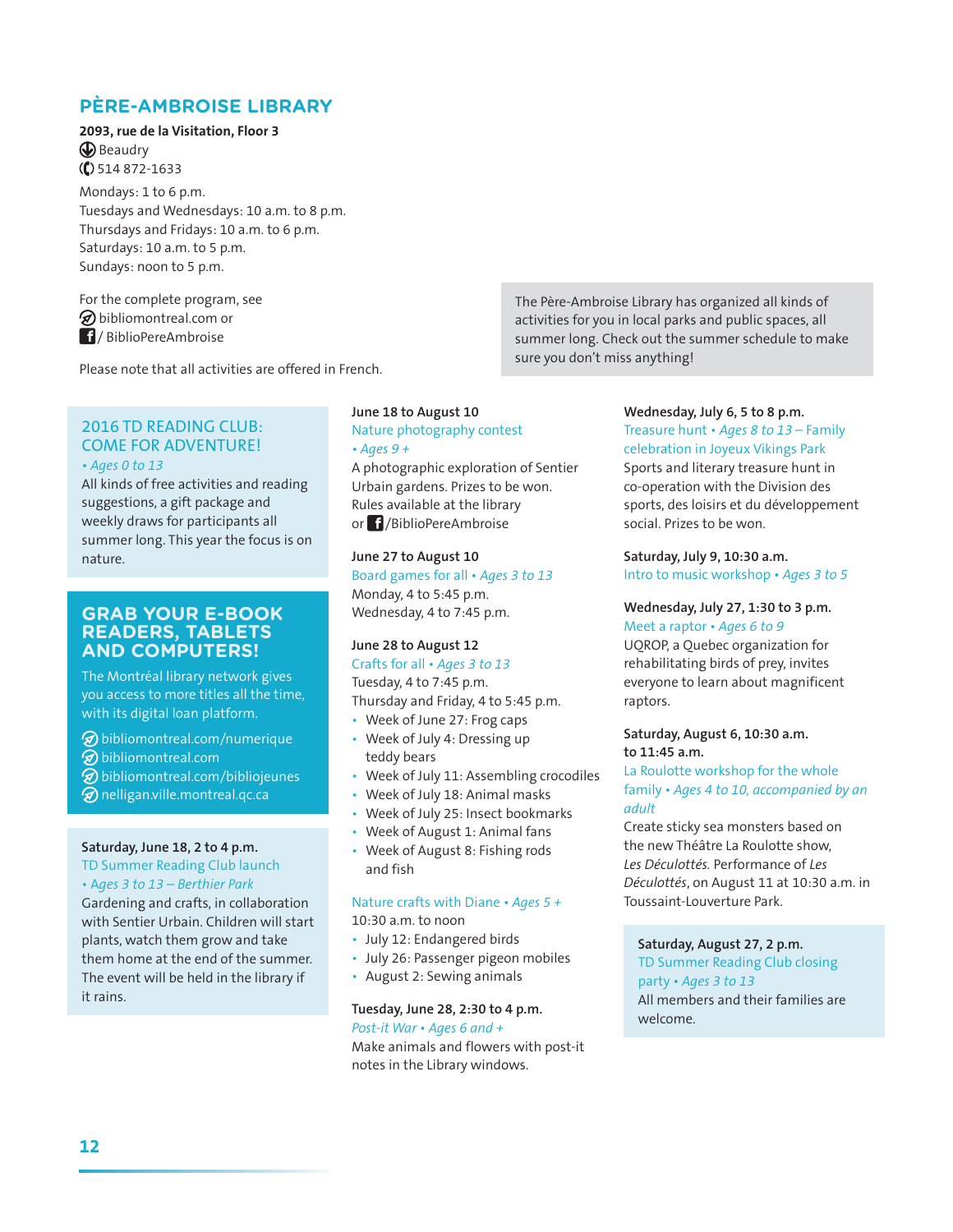## **ÉCOMUSÉE DU FIER MONDE**

2050, rue Amherst (at Ontario) **B** Berri-UQAM  $($  514 528-8444 ⊗ecomusee.gc.ca

## **Exhibition Until August 28**

#### Regard inédit sur mon quartier

· Photos by Daniel Heïkalo

Photographer Daniel Heïkalo presents a series of photos of the Centre-Sud district of Montréal, where he grew up. The shots of facades, stores, back yards and laneways and winter scenes reveal little-known aspects of the neighbourhood in the 1970s. Come roam through the streets of the Centre-Sud and see what makes it unique.

### **OUTDOOR ARTWORK AND INSTALLATIONS**

- · L'envol, by Claude Millette, Marthe Thiéry Park
- · Brindille, by Jean Brillant, Colette Devlin Park (rue Saint-Christophe, between rue Ontario Est and boulevard De Maisonneuve Est)
- Bronze sculptures from the Taïchi exhibition by Ju Ming, rue de la Commune Est (between boulevard Saint-Laurent and Place Jacques-Cartier)
- · Interactive installations by La Camaraderie, Dix au carré and the Centre d'histoire de Montréal, Cabot Square

## **FRONTENAC MAISON DE LA CULTURE**

### 2550, rue Ontario Est

**C** Frontenac  $($  514 872-7882 Dville.montreal.qc.ca/villemarie/mcf  $\blacksquare$ / McFrontenac

Tuesday to Thursday, noon to 7 p.m. Friday and Saturday, noon to 5 p.m. Ticket office closed until September 6

## **Exhibition** June 15 to August 27

#### Studio 1

#### L'éloquence des objets · Exhibition by José Luis Torres

Made of photo collages, drawings and sculptural assemblies, this playful and intriguing exhibition relies on strategic highjacking and recomposition. By exploring and successively manipulating objects, José Luis Torres presents singular situations created methodically and at random, analyzing the everyday roles of objects in our culture and focusing on the fact that they are also the means we use to create representations of ourselves.

 $\circledR$  joseluistorres.ca

#### Studio 2

Traces - Installations insulaires • Installation by Dominique Leroux

The Magdalen Islands are a source of inspiration for multidisciplinary artist Dominique Leroux. In Traces, she has created a scenographic installation of movement and sound. The themes of insularity, solitude, intimate contact with nature, migration as a rite of passage, simplicity and transformation all immerse visitors in a space where their spirits can gently take wing and contemplate their surroundings.

**@** dominiqueleroux.weebly.com

## PETS IN MONTRÉAL

**DID YOU KNOW?** You need an annual licence for your pet.

For more information:  $\binom{1}{2}$  311  $\otimes$  ville montreal qc.ca/animaux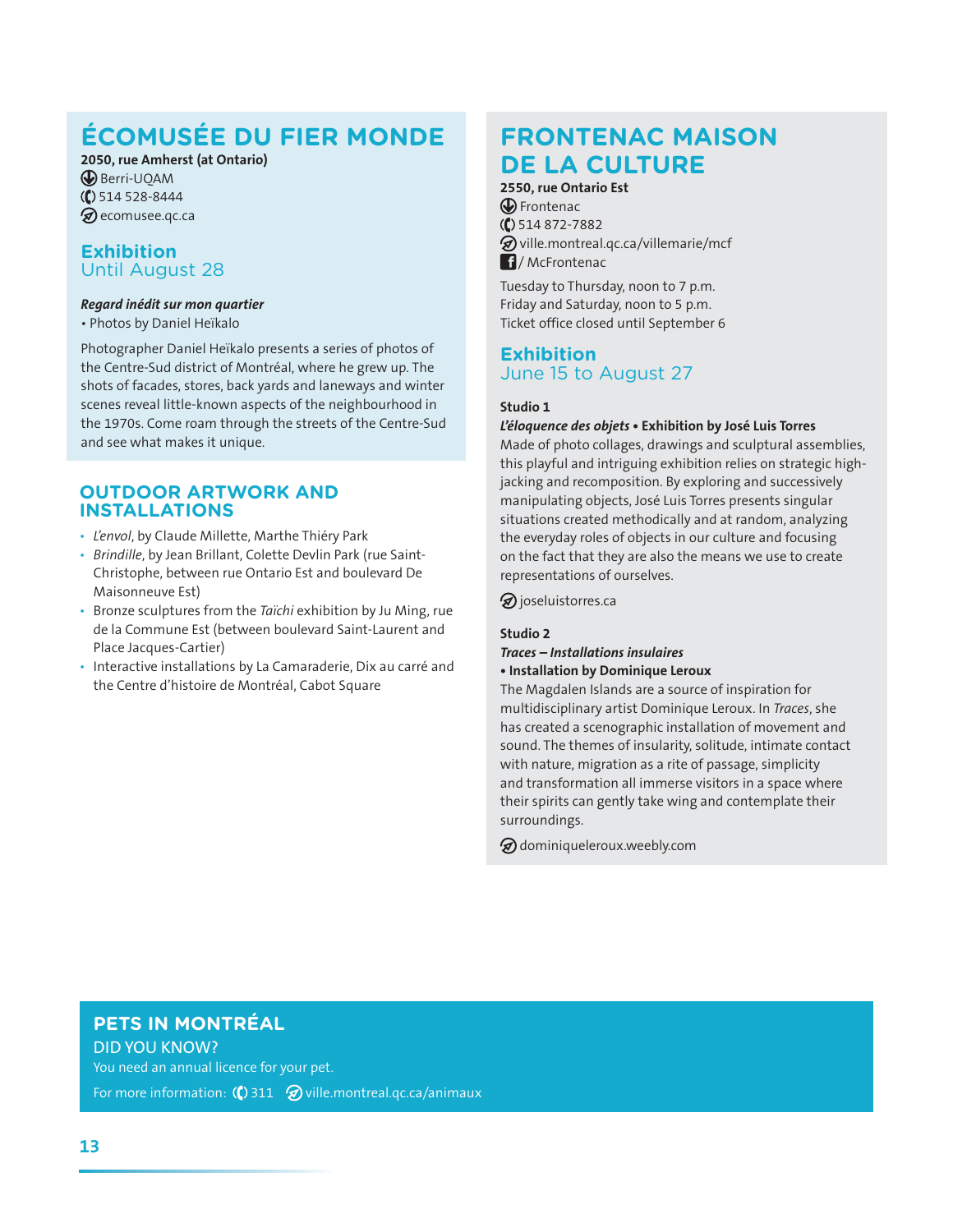

**PULL-OUT INSERT**

**Summer activities in parks and public spaces around Ville-Marie** • Summer 2016

## HUNDREDS OF FREE ACTIVITIES IN THE **HEART** OF YOUR NEIGHBOURHOOD

## **TABLE OF CONTENTS**

| Somewhere in a park near you  |     |
|-------------------------------|-----|
| Summer calendar of activities |     |
| Parks and public events       | 16. |

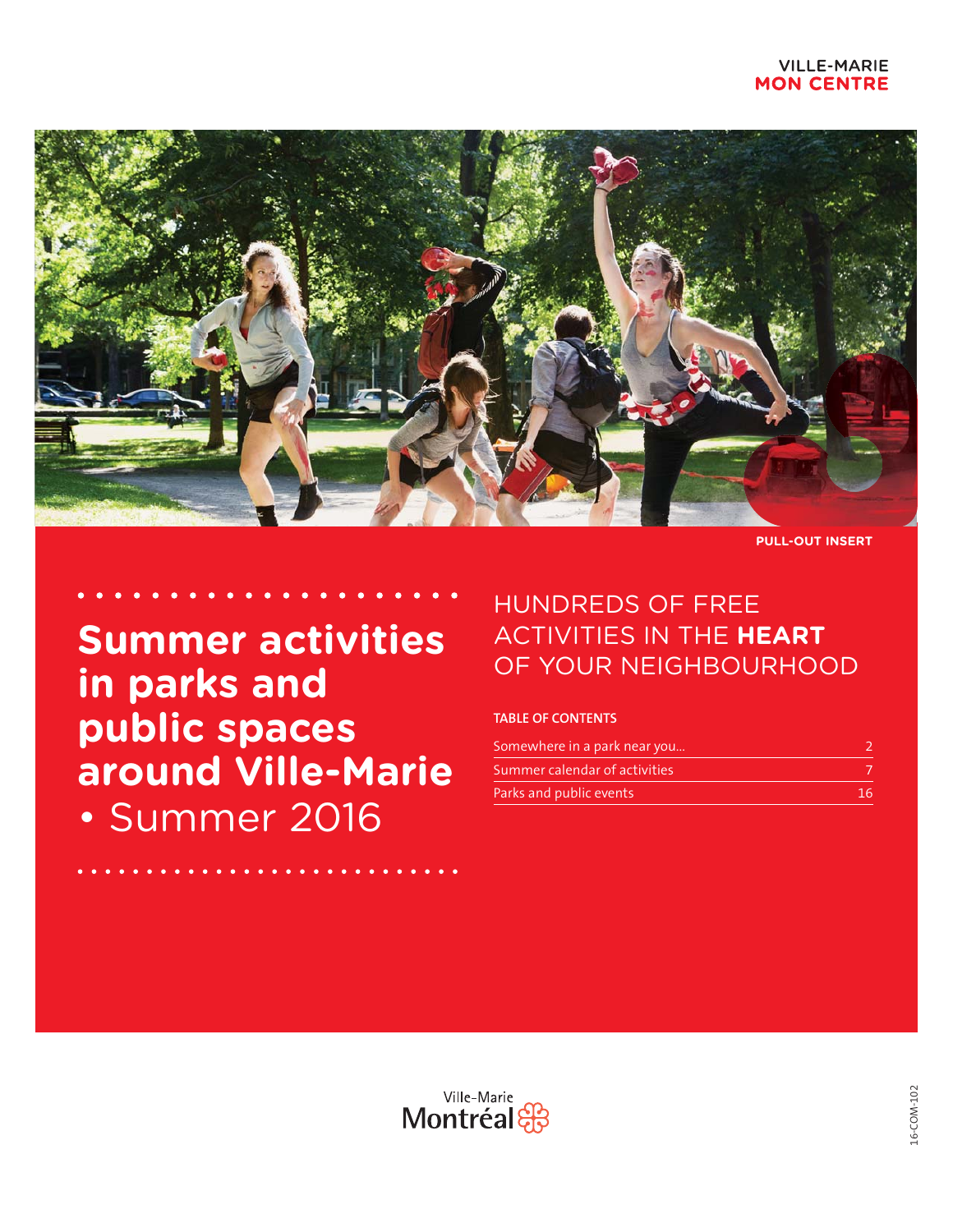## **SOMEWHERE IN A PARK NEAR YOU...**

## **CULTIVATING THE ART OF NEIGHBOURLINESS**

Come out for one of the many family, block and neighbourhood parties in the Borough. There's music, plays, BBQs, dancing, fun activities, reading workshops… and a chance to chat with friends and neighbours.

- **· Thursday, June 30** Community lunch in Robert Prévost Park
- Wednesday, July 6 Family celebration in Joyeux Vikings Park
- **· Thursday, July 14** Family celebration in Sainte-Marie Park
- **Saturday, July 16** Annual berry festival in the du Bonheur green alley
- **Thursday, July 21** Family celebration in Saint-Jacques Park
- Thursday, August 11 Block party in Robert Prévost Park
- Tuesday, August 16 Big annual block party in Charles S. Campbell Park
- **Saturday, August 27** Three sisters celebration in the du Bonheur green alley
- **Saturday, August 27** Block party in Julia Drummond Park
- See the summer calendar of events for more information.

### **STORYTELLING IN THE PARK, IN THE SAINT-JACQUES DISTRICT**

For daycare centres and children ages 2 to 5. All summer long, by appointment, contact Virginie at  $($ ) 514 872-0323

### **LINE DANCING AND COUNTRY DANCING**

**Charles S. Campbell Park Every Friday until August 26, 6:30 to 8:30 p.m.** 

### **POLISH FESTIVAL**

#### **Des Faubourgs Park**

#### **Saturday Sunday, August 13 and 14**

Polish art, culture and traditions, through music, dancing, painting and cooking.

## **THÉÂTRE LA ROULOTTE PRESENTS...**

#### *Les déculottés*

- Médéric Martin Park, Friday, July 15, at 10:30 a.m.
- Toussaint Louverture Park, Thursday, August 11, at 10:30 a.m.
- Cabot Square, Thursday, August 18 at 10:30 a.m. Theatre for the whole family.

Script: Lauriane Derouin · Direction: Isabelle Leblanc

## **THÉÂTRE DE LA BOTTE TROUÉE PRESENTS...**

#### *À travers les cendres*

- Monday, August 1, at 10:30 a.m., in Toussaint Louverture Park
- Thursday, August 4, at 10:30 a.m., in Cabot Square

#### *Dans l'oeil du corbeau*

- Monday, August 8, at 9:30 a.m., in Berthier Park
- Thursday, August 11, at 10:30 a.m., in Cabot Square

Children's theatre for ages 6 to 12.

## **CARPE DIEM**

#### Des Faubourgs park

**Saturday and Sunday, July 9 and 10, noon to 8 p.m.** Flying trapeze show. Introduction to trapeze for children and adults, by professional acrobats. (Montréal Complètement Cirque)

### **VILLAGE AU PIED-DU-COURANT**

#### 2100, rue Notre-Dame Est at rue Fullum

- **Until September 24**
- Thursday, 5 to 11 p.m.
- $\cdot$  Friday, 5 p.m. to midnight
- Saturday, 3 p.m. to midnight
- $\cdot$  Sunday, 1 to 11 p.m.
- Also open on Wednesdays for fireworks evenings, on July 6, 20, and 27, from 5 to 11 p.m.

The Village au Pied-du-Courant is a citizen-led project, a festive summer spot on the banks of the St. Lawrence. It features a variety of cultural activities, citizen initiatives (urban gardening, family activities, pétanque, yoga), bar service and a snack bar.  $\mathcal D$  aupiedducourant.ca

## **MÉDÉRIC TUESDAYS**

Médéric Martin Park (northern section, Hochelaga at Gascon) Dancing, music, strolling and acrobatics in the park. Don't miss out!

#### **Every Tuesday at 7 p.m.**

- **July 5** *Entrelacs* (Alt-shift), Contemporary dance
- **July 12** *Trame* (Atypique Le Collectif), Contemporary dance
- **July 19** *Mamzelle Ruiz Trio*, Latin American music
- **July 26** Les Brostreets (Foutoukours), circus and tumbling
- **August 2** *Klima* (Ample Man Danse), acrobatics t **August 9** – *Danse de marché* (Dance To Go), Contemporary dance
- August 16 Procession (Ballet de ruelles), Contemporary dance
- **August 23** *La Femme blanche* (Magali Chouinard), a poetic stroll
- See the summer calendar of events for show times.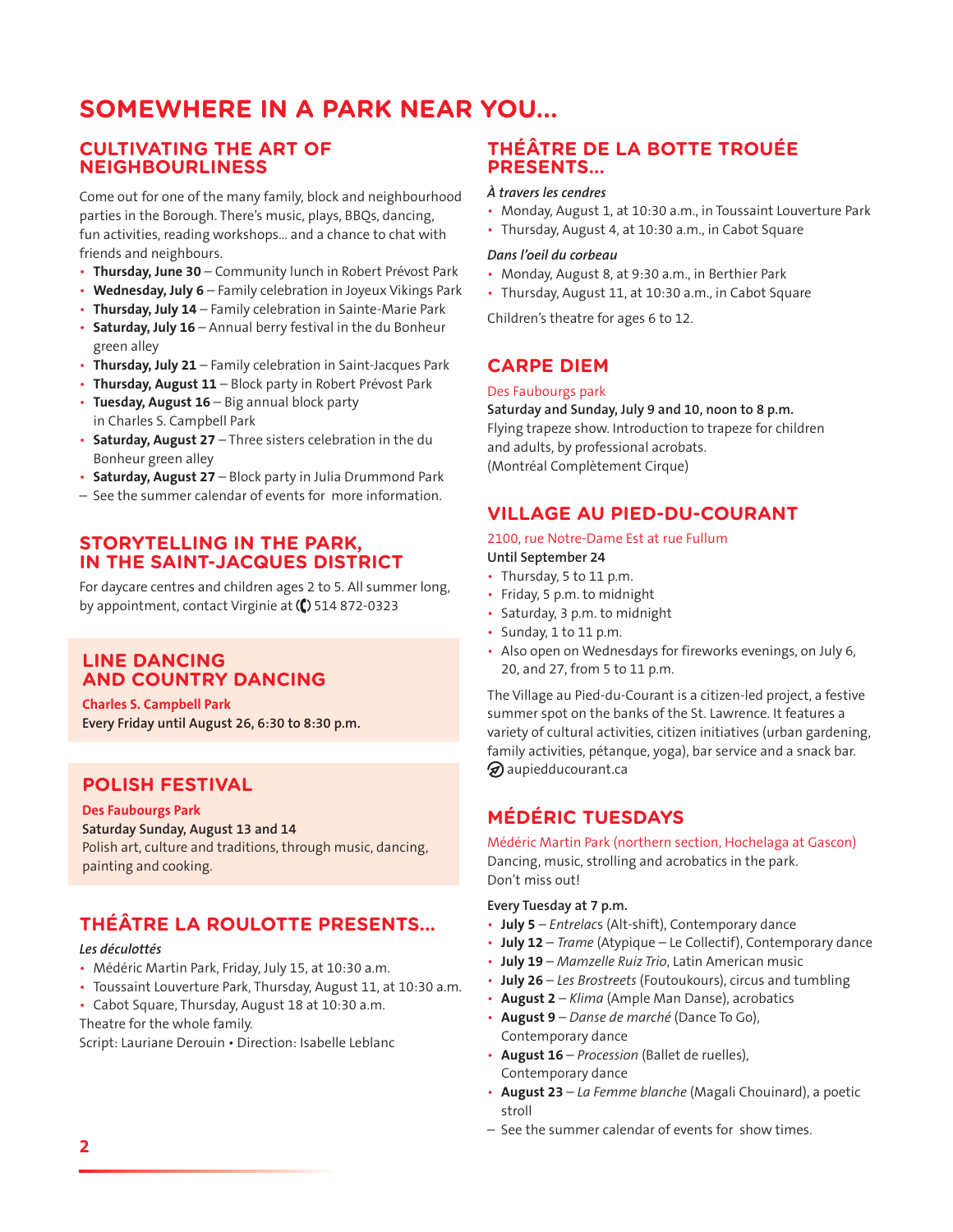## **THE CAMPBELL CONCERTS PRESENT CHERRY CHÉRIE**

#### Médéric Martin Park

#### **Thursday, July 7 at 7 p.m.**

Cherry Chérie recreates all the energy, drive and authenticity of rock 'n' roll with its unabashed *retro-trash* sound. The foursome has electrified audiences all over Quebec, getting everyone up and dancing just like in the golden age of rock.

## **LES JEUX DE LA RUE IN VILLE-MARIE**

**Friday, August 5, starting at 5 p.m.**

- Basketball, Toussaint Louverture Park
- **Saturday, August 6, starting at 9 a.m.**
- Soccer, Pierre-Dupuy school

For girls and boys ages 12-14, 15-17, 18-24. Register on site. Information: ( $\bullet$ ) 514 868-4961  $\oslash$  jeuxdelarue.com

## **LES CASTELIERS MONDAYS**

#### Toussaint Louverture Park

**August 8, 15 and 22, 10:30 a.m.**  Puppet shows for the whole family.  $\oslash$  casteliers.ca

## **HISTORIOGRAPHUS**

#### Cabot Square

Amazing machines for discovering the different faces of the neighbourhood. Just look through the eyepiece and turn the handle.

Design: La camaraderie · Construction: Dix au carré

### **SHAKESPEARE IN THE PARK • THE** *TRAGEDY OF JULIUS CAESAR*

#### **Cabot Square**

**Sunday, July 10, 7 p.m.**

A modern take on a classic play. Bring your lawn chair.  $\mathcal D$  repercussiontheatre.com

### **SWING-DANCING THURSDAYS**

#### Cabot Square

**Every Thursday from July 7 to August 18, 6 to 9 p.m.** Introduction to swing dancing, with live band and professional dancers

## **OUTDOOR MOVIES**

- t **Monday, July 4, 11, 18 and 25, in Des Faubourgs Park, 9 p.m.**
- t **Monday, August 1, 8, 15 and 22 in Cabot Square, 8:30 p.m.**

The best social documentaries, presented by Funambules Médias. A friendly neighbourhood event.

 $\circledast$  funambulesmedias.org

## **NEIGHBOURHOOD ON THE MOVE**

#### Rue Pierce

#### **July 4 to July 23**

All kinds of original and fun activities for everyone. Produced by Innovation Youth and its partners See the  $\bigcirc$  quartierenmouvement.com/en program

## **SILENT FILMS SET TO PIANO MUSIC**

#### Cabot Square

- t **Wednesday, July 6, 9 p.m.** Laurel and Hardy short films
- t **Wednesday, August 3, 8:30 p.m.**  *Steamboat Bill Jr*. by Buster Keaton (1928) with Roman Zavada.

## **MEET AN AUTHOR**

- t **Tuesday, June 28** Jacques Goldstyn, author of *Les Débrouillards* and *L'Arbragan*
- **Friday, July 8** Michel Hellman, comic book artist and author of *Mile End*, *Nunavik* and *Le petit guide du Plan Nord*
- Tuesday, July 12 Simon Boulerice
- Wednesday, July 20 Marie Barguirdjian, youth author
- Thursday, August 4 France Lorrain, author of the historical series *La promesse des Gélinas*
- Tuesday, August 9 Maxim Cyr
- See the summer calendar of events for places and times.

## **THE ROUND HOUSE MONTREAL**

#### Cabot Square

**Tuesday to Saturday, 11:30 a.m. to 8:30 p.m. Sunday, 11 a.m. to 6 p.m.** Loyalty card for your coffees.

## **VILLE-MARIE COMPLÈTEMENT CIRQUE**

## Percy Walters Park

**Wednesday, July 13, 6:30 to 8:30 p.m.** 

- $\cdot$  Starting with a comic acrobatic parade, the whole family will be delighted with Made in Kouglistan, a show by the Throw2catch circus troupe.
- Want to join in? Juggling, hula hoop and other circus disciplines offered.
- $\cdot$  For those with too much energy, a circus rally where everybody wins!
- t A *Complètement cirque* evening.

## **CREATIVE MONDAYS**

#### **6 to 8 p.m.**

- Series of creative recreational workshops for the whole family.
- See the summer calendar of events for locations.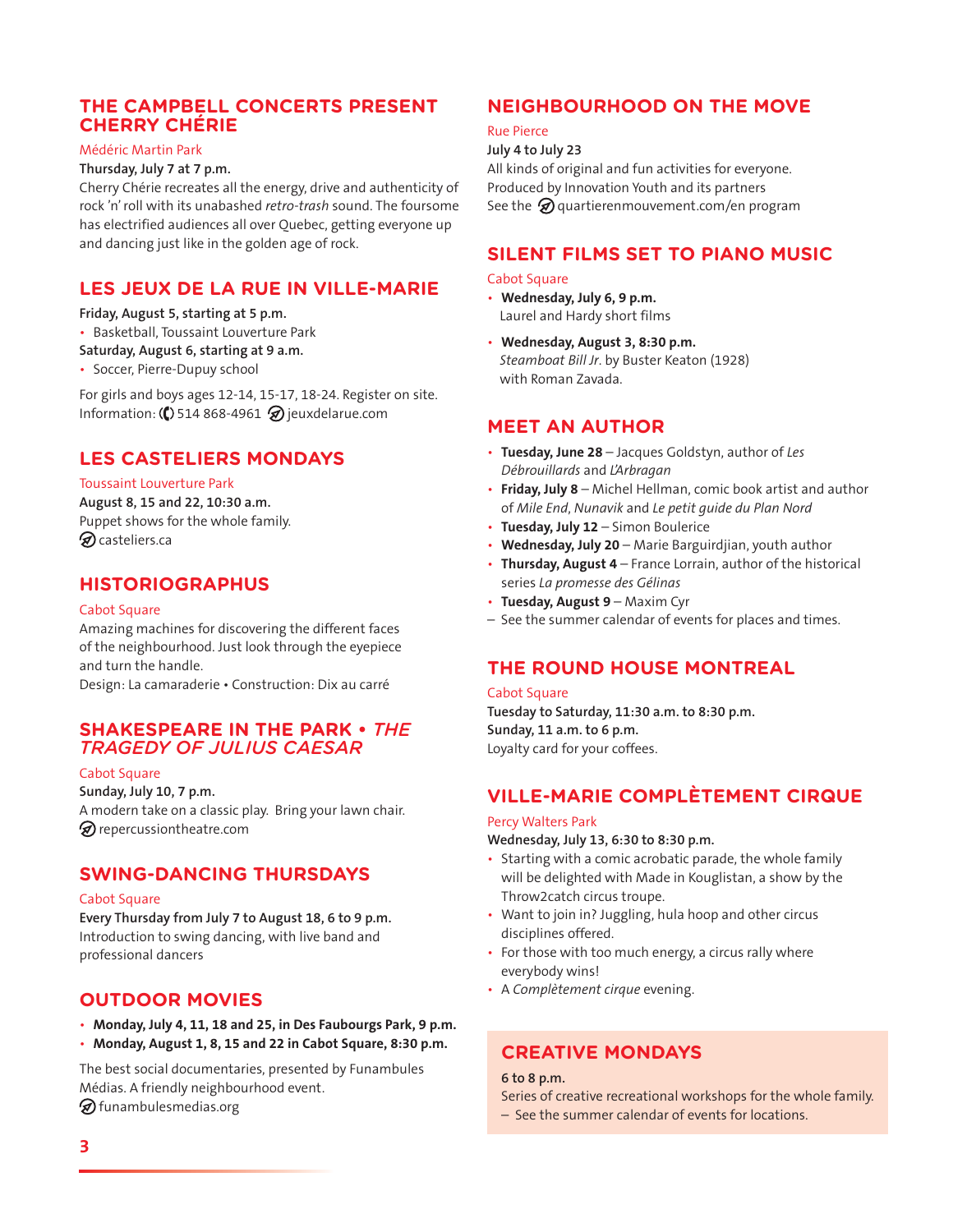## **URBAN DELIGHTS ON WEDNESDAYS**

Music, dance, circus, theatre and other performances – See the summer calendar of events for show times.

#### **Wednesdays at noon, in Dorchester Square**

Colourful music groups add some rhythm to your lunch! July 6 – Fanfare Taratata July 13 – Les Baronnes Bleues (Les belles bêtes) July 20 – Les oiseaux (Les chasseurs de rêves) July 27 – Carmagnole August 3 – Samajam Brazilia August 10 – Gypsy Kumbia Orchestra August 17 – Les divas rouges (Les belles bêtes) August 24 – ZeRadcliffe Fanfare

#### **Wednesdays in Place Jacques-Cartier, 6 and 7 p.m.**

Contemporary dance, stilt walkers, strolling poets and magicians.

July 6 – Entrelacs (Alt-shift) July 13 – Trame (Atypique – Collectif) July 20 – Les ailes du vent (Les chasseurs de rêves) July 27 – Les Larvaires (Foutoukours) August 3 – Danse de marché (Dance To Go) August 10 – La messagère

#### **Wednesdays in the Village, 6 and 7 p.m.**

Every Wednesday on rue Sainte-Catherine Est, between Saint-Hubert and Papineau July 6 – Fanfare Taratata July 13 – Les Baronnes Bleues (Les belles bêtes) • One performance, at 6 p.m. July 20 – Les oiseaux (Les chasseurs de rêves) July 27 – Carmagnole August 3 - Samajam Brazilia • One performance, at 6 p.m. August 10 – Gypsy Kumbia Orchestra August 17 – Les divas rouges (Les belles bêtes) August 24 – ZeRadcliffe Fanfare

#### **Thursdays on rue Saint-Paul, 6 and 7 p.m.**

Vibrant, entertaining brass bands marching down rue Saint-Paul, between Place Jacques-Cartier and boulevard Saint-Laurent July 7 – Fanfare Taratata July 14 – Les Baronnes Bleues (Les belles bêtes) July 21 – Les oiseaux (Les chasseurs de rêves) July 28 – Carmagnole August 4 – Samajam Brazilia August 11 – Gypsy Kumbia Orchestra

## **BOÎTES DE JEUX**

- **t Vétérans Park**
- **t Médéric Martin Park**

#### **Daily, from June 17 to August 21, 10 a.m. to 7 p.m.**

*t For all*

Sports equipment (soccer balls, badminton racket, etc.) available at the wading pool.

— Cancelled if it rains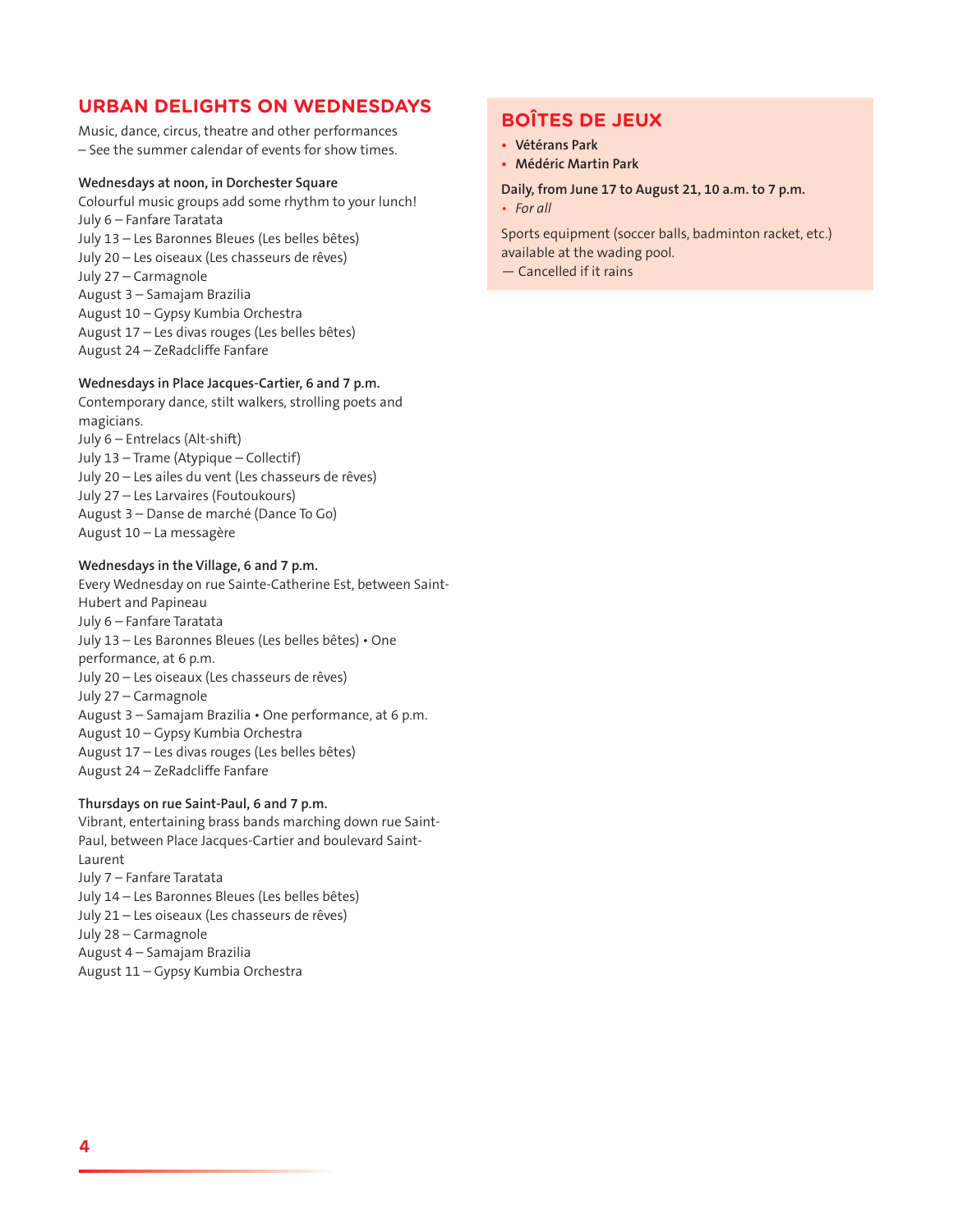## **MAJOR EVENTS THIS SUMMER**

## **JUNE**

**June 9 to 18**  Les Francofolies de Montréal  $\mathcal D$  francofolies.com

**June 23** Big Fête nationale show in Place des Festivals  $\mathcal D$  fetenationale-montreal.qc.ca

**June 24** Fête nationale du Québec in the Quartier latin  $\mathcal D$  quartierlatin.ca

**June 29 to July 9** Montréal International Jazz Festival montrealjazzfest.com

#### La Zone Musique • Place d'Armes

**Tuesday to Friday, July 5 to September 2, noon to 1 p.m.**  *Midi-Indie* • In Place d'Armes

**Saturday and Sunday, July 9 to August 28, 4 to 6 p.m.** Apéro-Classique · In Place d'Armes

**Monday, August 1 to 29, noon to 1 p.m.** *Pause-Piano* • In the temporary park on rue Wellington, between Queen and King

 $\mathcal D$  vieuxmontreal.ca

## **JULY**

**July 2, 6, 9, 16, 20, 23, 27 and 30** International des Feux Loto-Québec fireworks festival parcjeandrapeau.com

**July 7 to 17**  Montréal Complètement Cirque montrealcompletementcirque.com

**July 2 to 10** Festival international de percussions **D** percussions.ca

**July 12 to 24** Festival international Nuits d'Afrique  $\circledast$  festivalnuitsdafrique.com

**July 7 to 30**  Zoofest zoofest.com

**July 16 to 30** Just for Laughs Festival  $\circledR$  hahaha.com/en

**July 14 to August 4** Festival international de films Fantasia  $\mathcal{D}$  fantasiafest.com

**July 15 to August 20** Montréal Fashion and Design Festival festivalmodedesign.com

**July 21 to 31** MEG Montréal **⊘** megmontreal.com

### **AUGUST**

**August 3 to 10**  First People's Festival presenceautochtone.ca

**August 8 to 14**  Montréal Pride fiertemontrealpride.com

**August 26 to 28**  Montréal International Reggae Festival  $\oslash$  montrealinternationalreggaefestival. com

**August 25 to September 5** Festival des films du monde  $\mathcal D$  ffm-montreal.org

**August 27 and 28**  18th-century Public Market at Pointe-à-Callière, the Montréal Museum of Archaeology and History **D** pacmusee.qc.ca/en

## **SEPTEMBER**

**September 7 and 10** OUMF, festival d'art émergent  $\otimes$  oumf.ca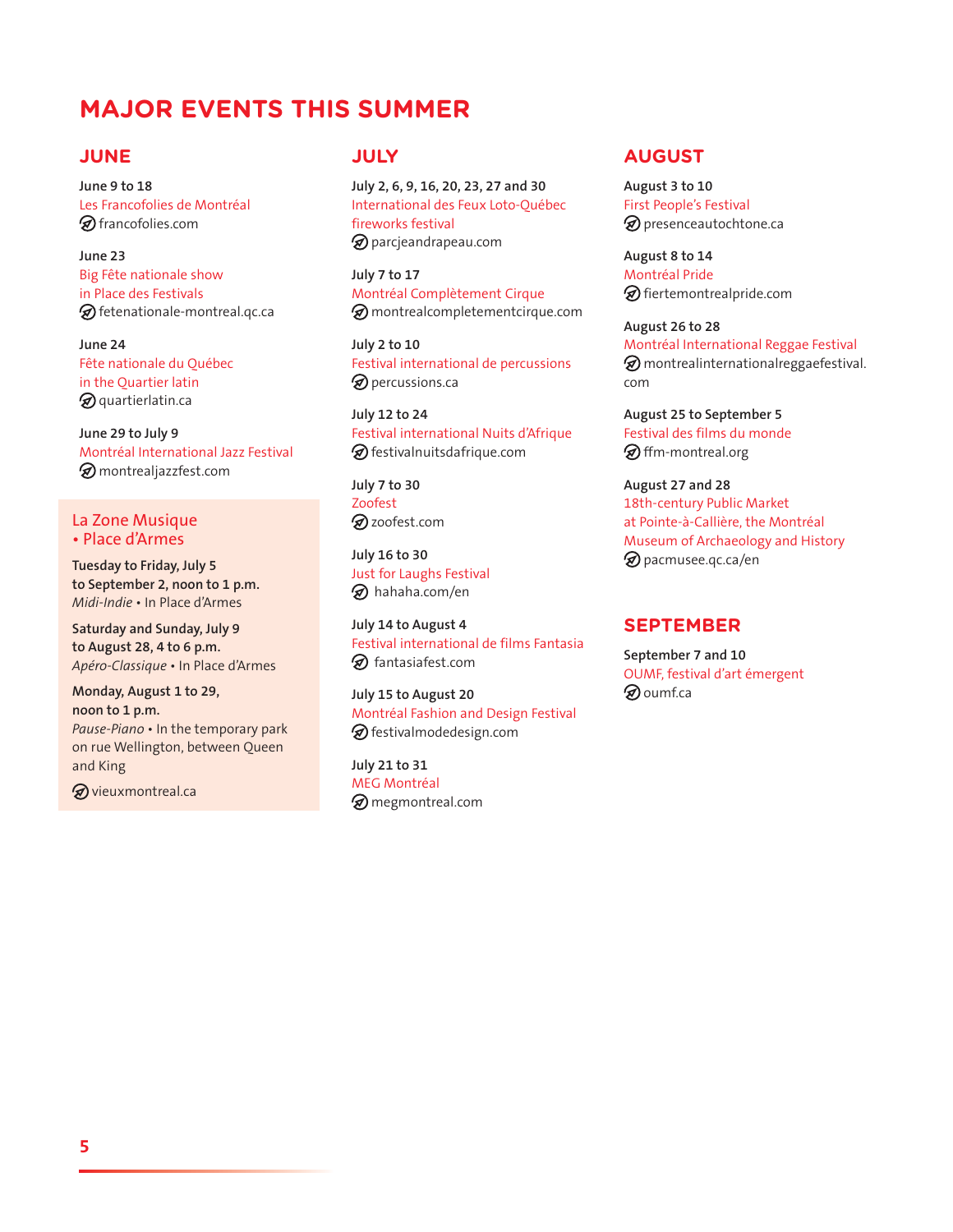## **IN JEAN DRAPEAU PARK**

**Every Sunday from May 22 to October 2** Piknic Électronik  $\mathcal D$  piknicelectronik.com

**July 9, 10, 16 and 17** Week-ends du Monde  $\mathcal D$  parcjeandrapeau.com

**July 29 to 31** Osheaga  $\circledast$  osheaga.com

**August 6 and 7** Heavy Montréal heavymontreal.com

**August 5 and 6** ÎleSoniq  $\circledast$ ilesoniq.com

## **IN THE JARDINS GAMELIN**

Summer's back and that means the Jardins Gamelin are open again, with their public space including a café, bar and restaurant, and all kinds of entertainment and activities all summer long.

 $\mathcal D$  quartierdesspectacles.com /Jardins Gamelin

Tuesdays,\* 5 to 7 p.m. . Until September 27 Explore the Gardens with Sentier urbain

Wednesdays,\* noon to 2 p.m. . Until September 28 Midi de l'Escalier: Unique, eclectic musical program

Wednesdays,\* 7:30 a.m. . July 6 to September 21 Morning yoga, with the Yo-Yoga school

Thursdays,\* noon to 2 p.m. . Until September 30 Soul lunch with Andy Williams

Fridays,\* noon to 2 p.m. . Until September 30 Miss DJ – Women spinning the platters!

Saturdays,\* 7 to 11 p.m. . Until September 24 Latin dancing with Salsa folie

#### **Sundays\***

- 11 a.m. Urban agriculture workshop with Sentier urbain (until October 2)
- Noon Family Sundays: Picnics, games and activities
- **3 p.m.** Karaoke kid: Karaoke for all ages

July 7 to 17<sup>\*</sup> . 7 p.m. and 10 p.m.

Montréal Complètement Cirque

*Fracas:* a huge immersive artistic experience

\* See the online calendar for show times.

## **IN MOUNT ROYAL PARK**

**Until late September Every Sunday, starting at noon** Tam-tam Sundays **D** lemontroyal.qc.ca

**June 12, July 10, August 7, September 4, October 2 and 23** Musical Sundays at the Mount Royal Chalet

#### **Until late October, every Saturday, 10 a.m. to noon** Environmental conservation activities

Learn about conservation, while taking part in environmental actions to maintain balanced biodiversity on Mount Royal. Leaves from Smith House. Organized by the Amis de la montagne.

#### **July 8 to August 28**

**Friday to Sunday, 1 to 5 p.m.**  Family rally and information booth: *Beaver Lake, past and present* Next to Beaver Lake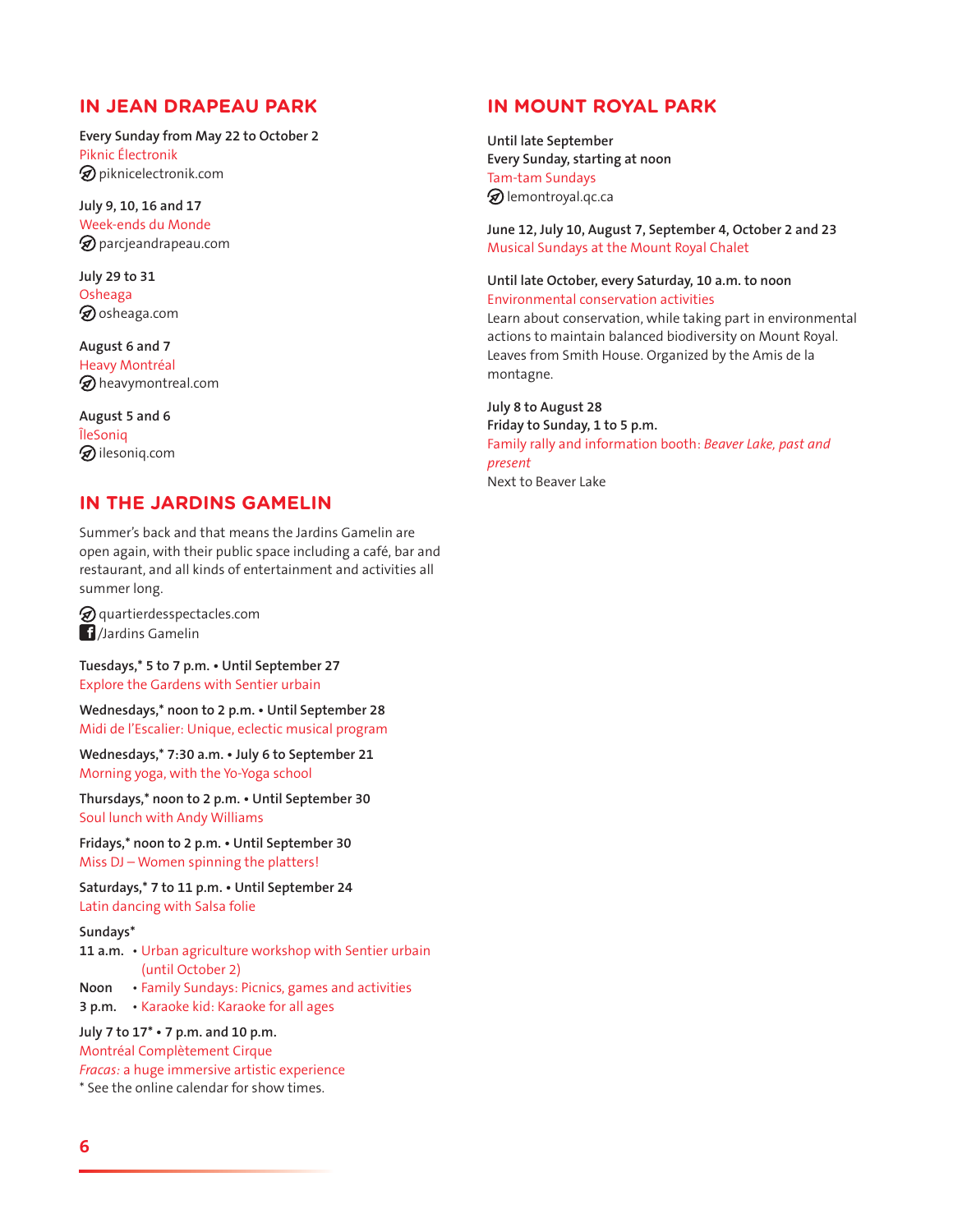## **SUMMER CALENDAR OF EVENTS**

## **WEEKLY EVENTS IN A PARK NEAR YOU**

#### **ESPACE FAUBOURG QUÉBEC**

- **t Youth activities: cultural, recreational and sports activities** Every Thursday from July 7 to August 18, 5 to 8:30 p.m.
- Tai-chi Ages 16+ Every Friday from July 8 to September 30, 9 to 10 a.m.
- **Yoga** Ages 16+ Every Wednesday from July 6 to September 21, noon to 1 p.m. – Mats provided.

#### **CHARLES S. CAMPBELL PARK**

**t Line and country dancing**  Every Friday until August 26, 6:30 to 8:30 p.m.

#### **MÉDÉRIC MARTIN PARK**

- **t Fitness**  Every Tuesday from June 21 to August 23, 6 to 7 p.m.  $-$  If it rains, meet at the Centre Jean-Claude-Malépart.
- **t** Livres dans la rue . Ages 4 to 12 Every Thursday from June 30 to August 11, 2 to 3:30 p.m. Activities about books, and reading. – Near the wading pool
- **t Psychomotricity for toddlers t***Ages 2 to 5*

Every Saturday from July 2 to August 13, 11 a.m. to noon Activities promoting children's motor development. At the wading pool.

- **t Yoga** 
	- Every Monday from June 20 to August 22, 9 to 10 a.m.

 $-$  If it rains, meet at the Centre Jean-Claude-Malépart.

#### **t Zumba**

Every Wednesday from June 22 to August 24, 6 to 7 p.m. - If it rains, meet at the Centre Jean-Claude-Malépart.

#### **OLIVIER ROBERT PARK**

• Storytime • Ages 0 to 5 Every Tuesday from June 28 to 9 August, 10 to 11 a.m.

**t Psychomotricity for toddlers**  • Ages 2 to 5 Every Tuesday from June 28 to August 9, 11 a.m. to noon Activities promoting children's motor development. At the wading pool.

#### **RAYMOND BLAIN PARK**

- **t Evening yoga**  Every Tuesday from July 5 to August 23, 6:30 to 7:30 p.m. – Mats provided.
- **t Lunchtime yoga**  Every Wednesday from July 6 to August 24, noon to 1 p.m. – Mats provided.

#### **ROBERT PRÉVOST PARK**

- **t Tai-chi**
- Every Thursday from July 7 to August 25, 10 to 11 a.m.  $-$  If it rains, meet at the Centre communautaire Sainte-Catherine d'Alexandrie.

#### **SAINT-JACQUES PARK**

Sourithèque.

- Storytime Ages 3 to 5 Every Wednesday from June 29 to August 17, 10 to 11 a.m. - If it rains, meet at the CPE La
- **TOUSSAINT LOUVERTURE PARK**
- **t Line dancing**  Every Thursday from July 7 to August 25, 6 to 8 p.m.

• Les livres dans la rue • Ages 4 to 12 Every Thursday from June 27 to August 12, 4:15 to 5:30 p.m. Activities about books, and reading.

#### **PLACE SUN-YAT-SEN**

**t Line dancing**  Every Wednesday from July 6 to August 24, 6:30 to 8:30 p.m.

#### **CABOT SQUARE**

**• Bouge et conte • Ages 0 to 5** Every Saturday from July 2 to August 20, 1:30 to 2:30 p.m. Storytelling and physical activities for young people.

#### **t Exeko**

Every Monday from July 4 to 25, 6 to 8 p.m. Every Wednesday from August 3 to 24, 6 to 8 p.m. Creative workshops for all.

- **t Swing-dancing Thursdays**  Every Thursday from July 7 to August 18, 6 to 9 p.m. Introduction to swing dancing with live band and professional dancers.
- **t Creative Tuesdays**  Every Tuesday from July 5 to August 23, 4 to 6 p.m. Creative and artistic workshop for the whole family.
- **t Ma Tentalire**  Every Tuesday from July 5 to August 23, 4 to 6 p.m. Anne-Sophie Rouleau, storyteller.
- **t Aboriginal Fridays**  Every Friday from July 8 to August 26 Starting at 2 p.m. Various activities to introduce everyone to Native culture.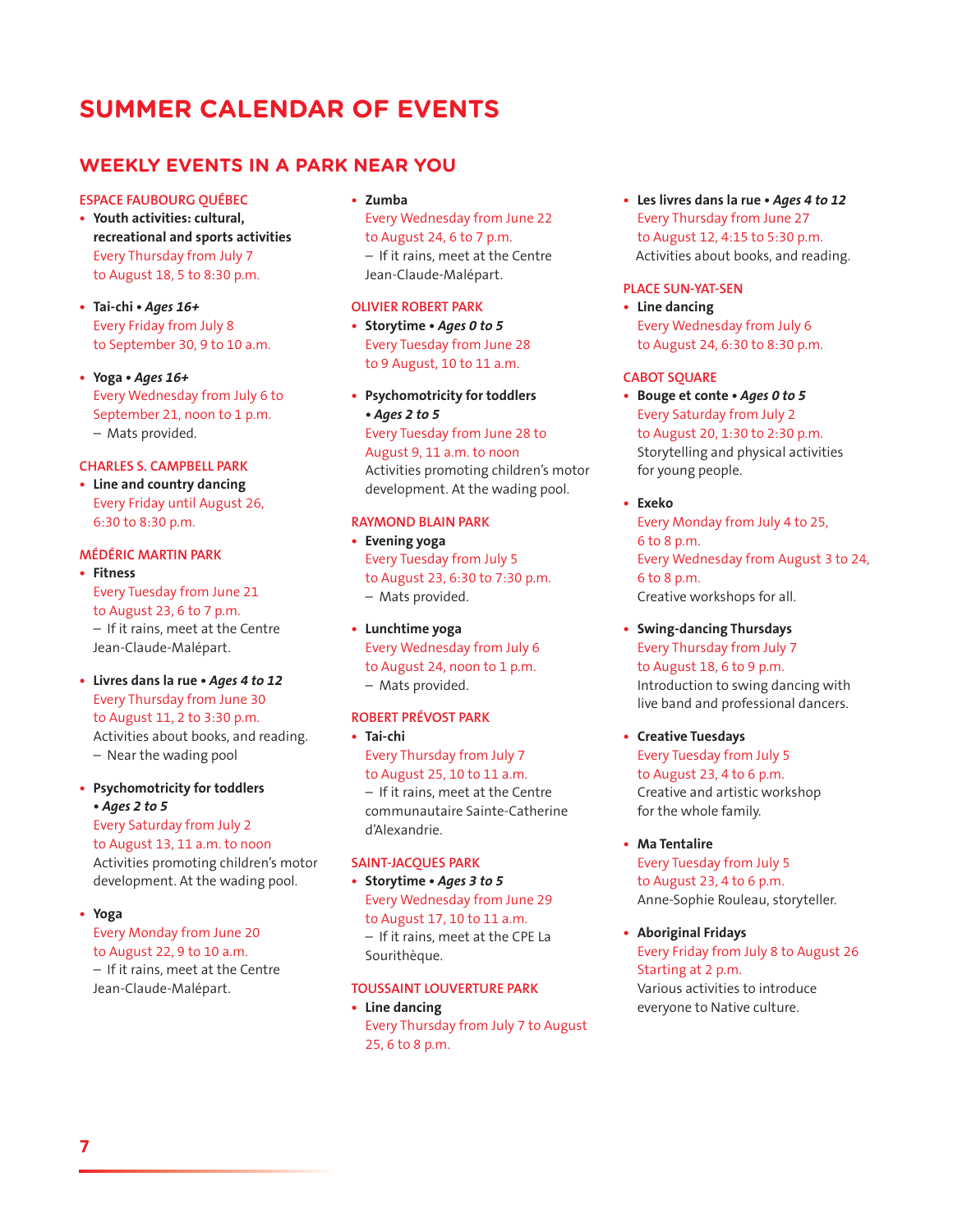## **SUMMER CALENDAR OF EVENTS**

## **JUNE**

#### **THURSDAY, JUNE 16**

**t Cabot Square** 

#### 7 p.m. **Tintamarre Caravane**

(L'orchestre d'hommes-orchestres) Six handy multi-instrumentalists convert a milk truck into a real organ-grinder truck in a well-tuned performance.

#### **SATURDAY, JUNE 18**

#### **t Percy Walters Park**  10:30 a.m. to 1:30 p.m. **Art in the park**  Art workshop for all (Montreal Museum of Fine Arts)

— Postponed to the next day if it rains.

#### **t Berthier Park**  2 to 4 p.m. **TD Summer Reading Club launch t***Ages 3 to 13*

Gardening and crafts.  $-$  If it rains, meet at the Père-Ambroise Library.

#### **TUESDAY, JUNE 21**

#### **t Cabot Square**  3 p.m. to 9 p.m.

## **National Aboriginal Day**

Music, dancing, games and workshops all day long. — Rain or shine.

#### **SATURDAY, JUNE 25**

**t Cabot Square**  10:30 a.m. to 2 p.m. **42BS** Storytime in Mandarin • Ages 3 to 5 *and their parents*  Stories, crafts and music with Lin Song.

#### **SUNDAY, JUNE 26**

**t Cabot Square**  10 a.m. to 4 p.m. **Big moving day collection and rummage sale**  (Éco-quartier Peter-McGill)

#### **TUESDAY, JUNE 28**

- **t Saint-Jacques Park**  10 to 11:30 a.m. **Meet an author • Ages 7+** Jacques Goldstyn, author of *Les Débrouillards* and *l'Arbragan*.
- **t Cabot Square**  6:30 to 9:30 p.m. *Entre* **(Lilith & cie)**  A performance and installation for one

person at a time, where participants are invited to enjoy a unique, gentle and relaxing experience.

#### **WEDNESDAY, JUNE 29**

**t Cabot Square**  6:30 to 9:30 p.m. *Entre* **(Lilith & cie)** 

A performance and installation for one person at a time, where participants are invited to enjoy a unique, gentle and relaxing experience.

#### **THURSDAY, JUNE 30**

## **Robert Prévost Park**  11 a.m. to 2 p.m.

**Community lunch**  Friendly gathering around a BBQ, Fanfare Dixie-Fou, face-painting workshop, tie-dyeing and door prizes.

 $-$  If it rains, meet at the Centre communautaire de loisirs Sainte-Catherine d'Alexandrie.

### **t Cabot Square**  6:30 to 9:30 p.m. **Entre (Lilith & cie)**

A performance and installation for one person at a time, where participants are invited to enjoy a unique, gentle and relaxing experience.

### **JULY**

#### **MONDAY, JULY 4**

**t Centre Communautaire de loisirs Sainte-Catherine d'Alexandrie**  Noon

#### **Public readings for adults**

Sharing literary excerpts and favourites.

**t Robert Prévost Park**  6 to 8 p.m. **Creative Mondays: Making birdfeeders and learning about birds' lives**  — Materials provided.  $-$  If it rains, meet at the Coop Le Milieu.

## **t Des Faubourgs Park**  9 p.m.

**Outdoor movies**  (Funambules Médias)

#### **TUESDAY, JULY 5**

- **t Cabot Square**  10 a.m. to noon Alexandra Delgato · Ages 3 to 5 Singing, dancing and music for children. (Montréal Children's Library)
- **t Robert Prévost Park**  1 to 3 p.m.

#### **Introduction to line dancing**

 $-$  If it rains, meet at the Centre communautaire de loisirs Sainte-Catherine d'Alexandrie.

**t Médéric Martin Park, northern section - Hochelaga at Gascon**

#### 7 p.m.

#### **Les Médéric Tuesdays –** *Entrelacs*  **(Alt-Shift)**

Dancers move within boundaries set by elastic bands stretched between street furniture, accompanied by a violinist.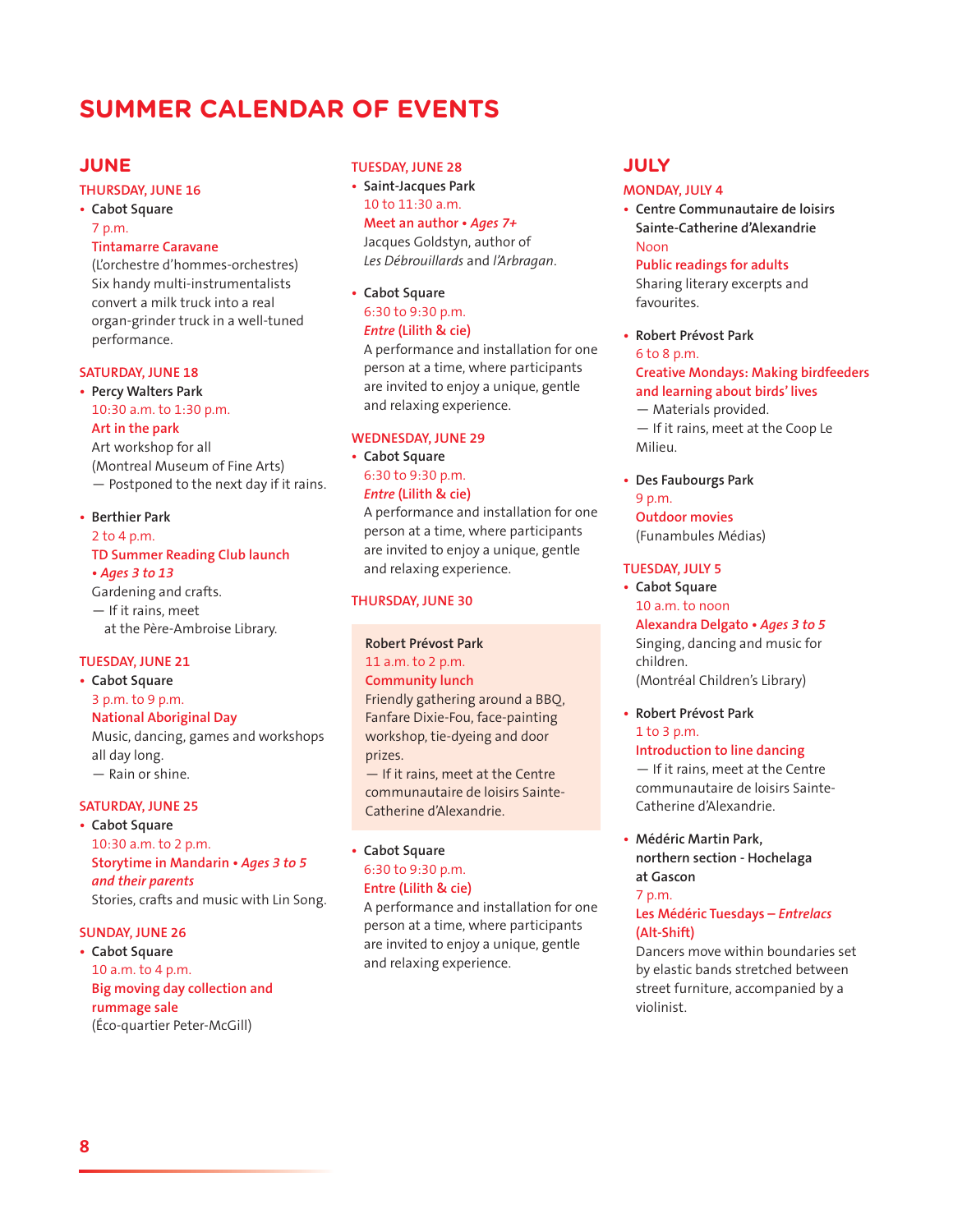#### **WEDNESDAY, JULY 6**

- **t Cabot Square**  10 a.m. to noon **Montréal clown • Ages 3 to 5** Magic, music and clowns. (Montréal Children's Library)
- **t Dorchester Square** Noon

**Urban Delights – Fanfare Taratata** 

Sunny music from the Caribbean: samba, cha-cha-cha and calypso.

**Des Joyeux Vikings Park**  5 to 8 p.m.

#### **Family celebration**

Games, making a group mural, treasure hunt (ages 8 to 13) and door prizes, bike library and culinary pleasures.

#### **t Rue Sainte-Catherine, between Saint-Hubert and Papineau**  6 and 7 p.m.

**Urban Delights – Fanfare Taratata**  Sunny music from the Caribbean: samba, cha-cha-cha and calypso.

### **t Place Jacques-Cartier**  6 and 7 p.m.

*Entrelacs* **(Alt-Shift)** 

Dancers move within boundaries set by elastic bands stretched between street furniture, accompanied by a violinist.

**t Cabot Square**  9 p.m. **Silent films set to piano music**  Laurel and Hardy short films.

#### **THURSDAY, JULY 7**

**t Jardins Gamelin, Place Émilie-Gamelin**  9:30 to 11:30 a.m.

**Urban agriculture · Ages 6 to 9** Tour of the gardens and literary

activity. (Sentier urbain and Père-Ambroise Library)

## **t Cabot Square**  10 a.m. to noon

Redpath Museum · Ages 6 to 10 Interactive presentation on Egyptian mummies. (Montréal Children's Library)

**t Rue Saint-Paul Est**  6 and 7 p.m. **Urban Delights – Fanfare Taratata** 

Sunny music from the Caribbean: samba, cha-cha-cha and calypso.

**t Médéric Martin Park**  7 p.m.

**Campbell Concerts - Cherry Chérie**  All the energy, drive and authenticity of rock 'n' roll with an unabashed *retrotrash* sound.

#### **FRIDAY, JULY 8**

**t Cabot Square**  10 a.m. to noon **Cirkazou • Family activities** Bubble fun. (Montréal Children's Library)

Noon to 1:30 p.m. **Meet an author**  Michel Hellman, comic book artist and author of *Mile-End*, *Nunavik* and *Le petit guide du Plan Nord.*

#### **t Olivier Robert Park**  7 to 8 p.m. **Friday Fun • Family activities**

Rhythm magic with Samajam: 2 musicians and over 30 drums. — Wading pool open until 8 p.m.

**t Des Érables green alley** 9 to 11 p.m. **Outdoor film shorts** 

- Bring your lawn chair.
- Postponed to the next day if it rains.

#### **SATURDAY, JULY 9**

**t Berthier Park**  2 to 3:30 p.m. Library in the park • Ages 5 to 13 Crafts and reading. - If it rains, meet at the Père-Ambroise Library.

#### **SATURDAY AND SUNDAY, JULY 9 AND 10**

**t Des Faubourgs Park**  Noon to 8 p.m. *Carpe Diem* Flying trapeze show and introduction to trapeze for all. (Montréal Complètement Cirque)

#### **SUNDAY, JULY 10**

**t Cabot Square**  7 p.m. **Shakespeare in the Park –** *The Tragedy of Julius Caesar*  A modern take on a classic play. (Repercussion Theatre) — Bring your lawn chair.

#### **MONDAY, JULY 11**

**t Biodiversity garden and pollinators, De Maisonneuve at De Lorimier**  9:30 to 11:30 a.m. Animals · Ages 6 to 9

Tour of the garden, storytelling and a workshop on Quebec wildlife. (Sentier urbain and Père-Ambroise Library)

**t Saint-Jacques Park**  6 to 8 p.m.

**Creative Mondays: recycled plant art**  Make decorative accessories — Materials provided.  $-$  If it rains, meet at the la coop Le Milieu.

**t Des Faubourgs Park** 

9 p.m. **Outdoor movies**  (Funambules Médias)

#### **TUESDAY, JULY 12**

**t Cabot Square**  10 a.m. to noon **Ishkabibble the magician • Ages 3 to 5** Magic show. (Montréal Children's Library)

**t Médéric Martin Park**  10:30 a.m. to 11:30 a.m. **Meet an author**  Simon Boulerice  $-$  If it rains, meet at the Frontenac Library.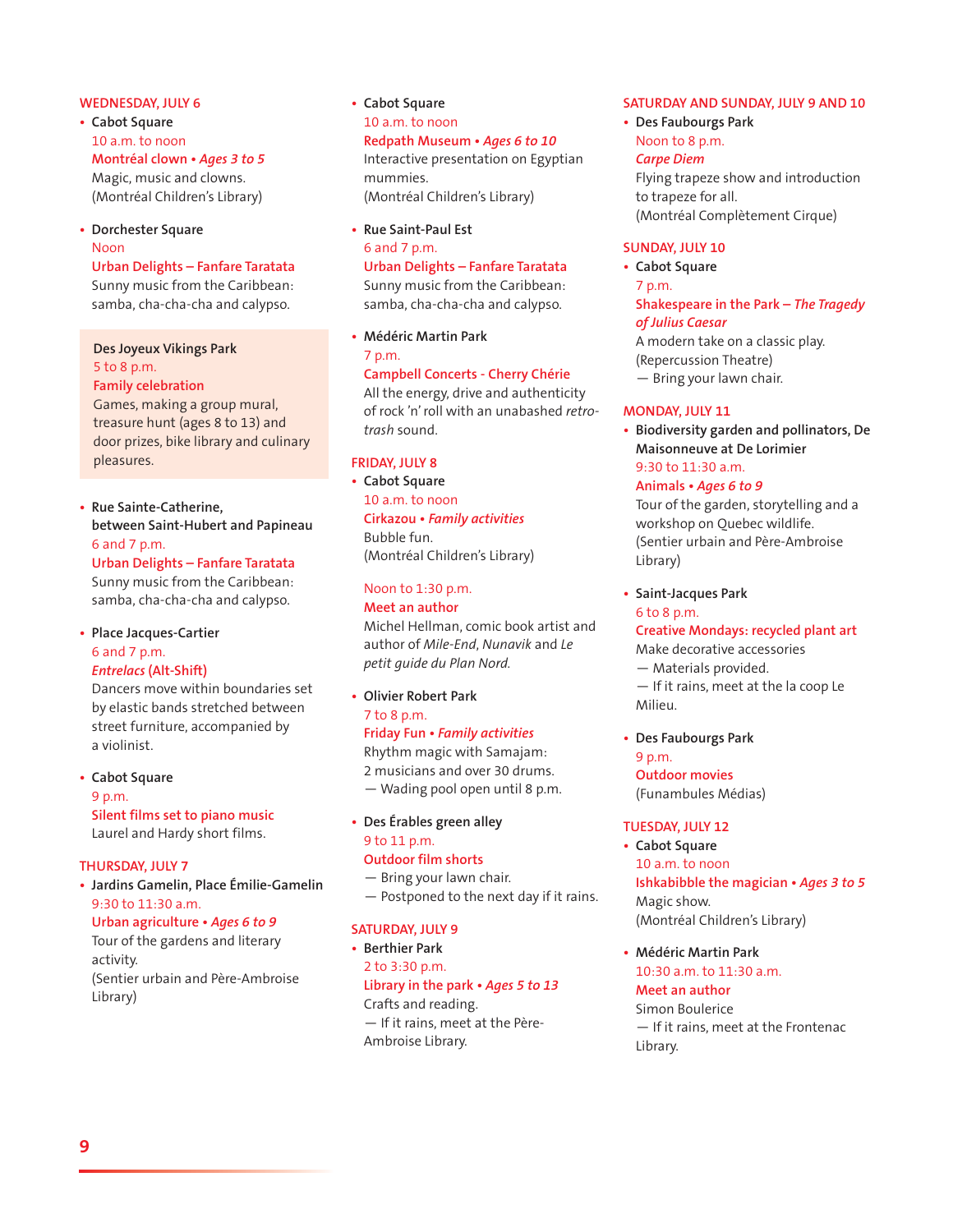#### **t Médéric Martin Park, northern section - Hochelaga at Gascon**

#### 7 p.m.

## **Médéric Tuesdays –** *Trame*

(Atypique – Le Collectif) An ambulatory path in which the thread and the body are intertwined.

#### **t Cabot Square**

7 p.m.

#### *Klima* **(Ample Man Danse)**

A playful look at the way humans are constantly evolving and the sometimes unusual means we create to adapt to change.

#### **WEDNESDAY, JULY 13**

**t Cabot Square**  10 a.m. to noon **Éducazoo** • Ages 3 to 5 An invitation to learn more about pets

and exotic animals. (Montréal Children's Library)

#### **t Dorchester Square**

## Noon **URBAN DELIGHTS –** *Les Baronnes Bleues*

(Les belles bêtes) Two original baronesses on stilts present a selection of classical music, blues, gypsy tunes and rock 'n roll.

#### **t Place Jacques-Cartier**  6 p.m.

#### **URBAN DELIGHTS –** *Trame*

(Atypique – Le Collectif) An ambulatory path in which the thread and the body are intertwined.

**t Rue Sainte-Catherine** 

(between Saint-Hubert and Papineau) 6 and 7 p.m. **URBAN DELIGHTS –** *Les Baronnes Bleues* 

#### (Les belles bêtes) Two original baronesses on stilts present a selection of classical music, blues, gypsy tunes and rock 'n roll.

**t Percy Walters Park**  6:30 to 8:30 p.m. **Ville-Marie Complètement Cirque**

#### **THURSDAY, JULY 14**

**t Cabot Square**  10 a.m. to noon **Montréal clown • Ages 6 to 10** Baloo-O-Logie. (Montréal Children's Library)

2 p.m. **Public readings for adults**  Sharing literary excerpts and favourites.

#### 4:45 p.m.

**Installations Mouvantes • For all** Dance and accordion performance. (Launch of a micro-library)

#### **Sainte-Marie Park**

5 to 8 p.m. **Family celebration**  Les Foutoukours, snake charmer and acrobatics, bike library, games and BBQ.

**t Rue Saint-Paul Est**  6 and 7 p.m. **URBAN DELIGHTS –** *Les Baronnes Bleues*

(Les belles bêtes) Two original baronesses on stilts present a selection of classical music, blues, gypsy tunes and rock 'n roll.

#### **FRIDAY, 15 JUILLET**

**t Cabot Square**  10 a.m. to noon **Jennifer Gasoi • Family activities** 2014 Grammy award winner for best children's album. (Montréal Children's Library)

**t Médéric Martin Park**  10:30 a.m. *Les Déculottés* **(Théâtre La Roulotte)**  Theatre for the whole family.

#### **SATURDAY JULY 16**

**Du Bonheur green alley**  4:30 to 7 p.m. **Annual berry festival**  Community meal and berry piemaking contest and tastings. Music and door prizes.  $-$  If it rains, the event will be postponed to the next day.

#### **MONDAY, JULY 18**

**t Jardin Plateau de travail, Ontario Est at Saint-André**  9:30 to 11:30 a.m.

### **Herbariums · Ages 6 to 9**

Tour the garden and make a herbarium. (Sentier urbain and Père-Ambroise Library)

**t Des Joyeux Vikings Park** 6 to 8 p.m. **Creative Mondays: Origami**  Make garlands and decorations.

— Materials provided.  $-$  If it rains, meet at the la coop Le Milieu.

**t Des Faubourgs Park**  9 p.m. **Outdoor movies** 

(Funambules Médias)

#### **TUESDAY, JULY 19**

**t Cabot Square**  10 a.m. to noon **Théâtre Panadream • Ages 3 to 5** Puppet show. (Montréal Children's Library)

4 to 6 p.m. **Creative Tuesdays** 

Puppet workshop with Sophie Deslauriers.

**t Médéric Martin Park, northern section - Hochelaga at Gascon**

#### 7 p.m.

**Médéric Tuesdays –** *Mamselle Ruiz trio*  Latin-American rhythms and traditional Mexican folk, from their *Miel de cactus* album.

**t Cabot Square**  7 and 8 p.m. *Entrelacs* **(Alt-Shift)** 

Dancers move within boundaries set by elastic bands stretched between street furniture, accompanied by a violinist.

#### **WEDNESDAY, 20 JUILLET**

**t Cabot Square**  10 a.m. to noon **Musicality** • Ages 3 to 5 A natural, spontaneous, moving musical experience. (Montréal Children's Library)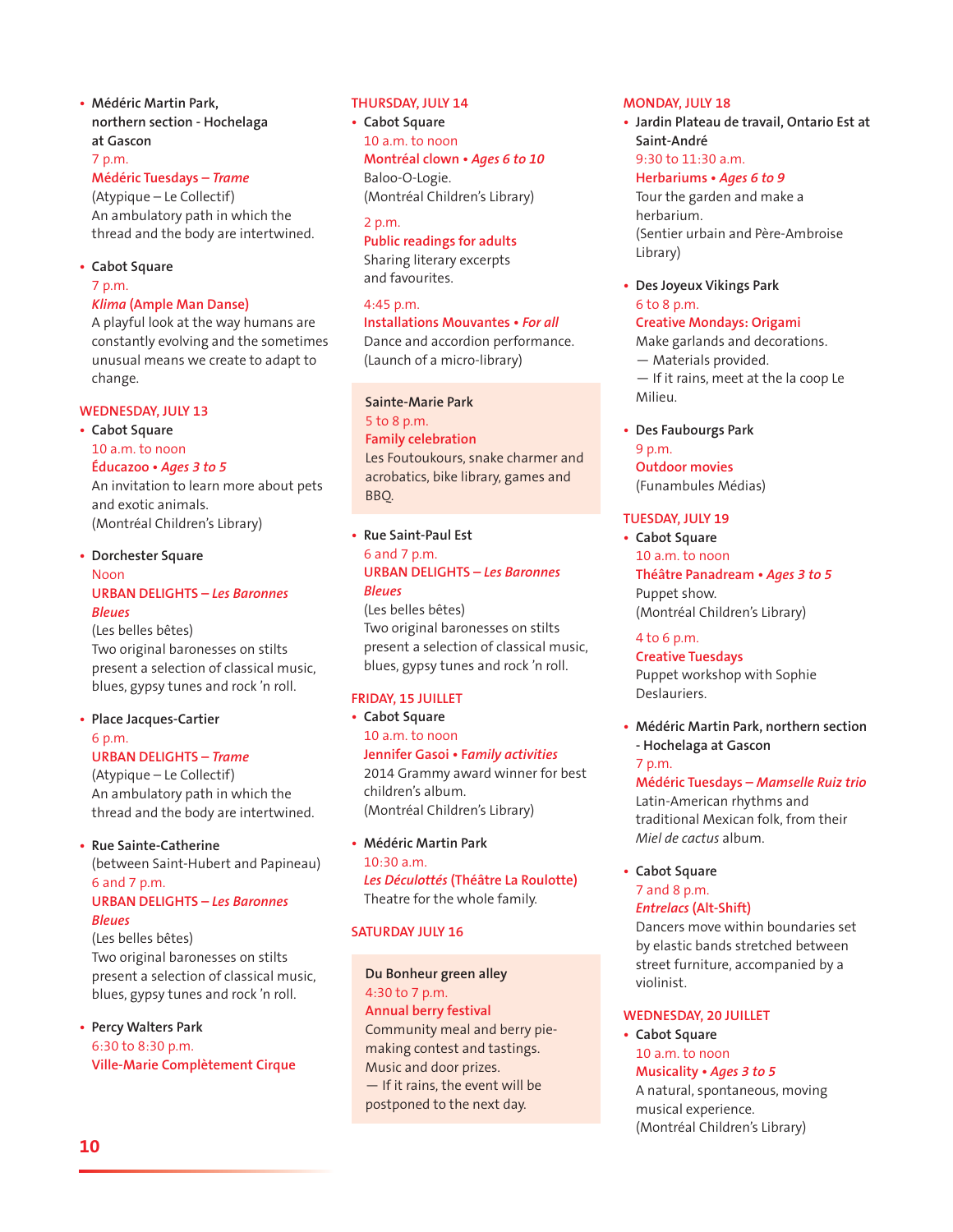- **t Saint-Jacques Park**  10 to 11:30 a.m. Meet an author · Ages 5+ Marie Barguirdjian, young people's author.
- **t Dorchester Square**  Noon

#### **URBAN DELIGHTS –** *Les oiseaux*

(Les chasseurs de rêves) Bird people on stilts wander the Square, sowing joyous and poetic confusion wherever they appear.

#### **t Place Jacques-Cartier**  6 and 7 p.m. **URBAN DELIGHTS –** *Les ailes du vent*

(Les chasseurs de rêves) Adventurous souls perched four feet off the ground spread their wings and become devils, angels and butterflies.

#### **t Rue Sainte-Catherine, between Saint-Hubert and Papineau**  6 and 7 p.m.

**URBAN DELIGHTS –** *Les oiseaux* 

(Les chasseurs de rêves) Bird people on stilts wander the street, sowing joyous and poetic confusion wherever they appear.

**t Cabot Square** 

#### 7 p.m.

#### **Les Indiscrétions Publiques**

Eight short pieces add up to an urban theatre experience. 75 minutes. (Théâtre du Ricochet)

#### **THURSDAY, JULY 21**

**t Cabot Square**  10 a.m. to noon Kay Thellot · Ages 6 to 10 Dance show. (Montréal Children's Library)

## **Saint-Jacques Park**

## 5 to 8 p.m.

and BBQ.

**Family celebration**  *Le Chaperon rouge*, a puppet-making workshop, bike library, storytelling

#### **t Rue Saint-Paul Est**  6 and 7 p.m.

## **URBAN DELIGHTS –** *Les oiseaux*

(Les chasseurs de rêves) Bird people on stilts wander the street, sowing joyous and poetic confusion wherever they appear.

Do you have a favourite street, a corner of a park, or even a special tree in Ville Marie? Tell us about it on Facebook.

 **/centrevillemontreal**

#### **FRIDAY, JULY 22**

**t Cabot Square**  10 a.m. to noon **Rhythm Exchange • Family activities** Drums, dancing and fun! (Montréal Children's Library)

#### Noon to 1:30 p.m.

**Lunchtime encounters in the park**  Traditional Quebec tales, with storyteller André Morin.

#### **MONDAY, JULY 25**

**t Robert Prévost Park**  6 to 8 p.m.

**Creative Mondays: Felting workshop**  Create organic shapes using wool

felting techniques.

— Materials provided.

 $-$  If it rains, meet at the la coop Le Milieu.

**t Des Faubourgs Park** 

9 p.m. **Outdoor movies**  (Funambules Médias)

#### **TUESDAY, JULY 26**

- **t Cabot Square**  10 a.m. to noon *Kids Butterfly Yoga***t***Ages 3 to 5*  Have fun turning yourself into a cat, snake or butterfly. (Montréal Children's Library)
- **t Centre communautaire de loisirs Sainte-Catherine d'Alexandrie garden**  1:30 p.m.

**Public readings for adults**  Sharing literary excerpts and favourites.

**t Médéric Martin Park, northern section - Hochelaga at Gascon** 7 p.m.

## **Médéric Tuesdays –** *Les Brostreets*

(Foutoukours) Circus, fun and tumbling for all ages.

**t Cabot Square** 

## 7 p.m.

*Trame* **(Atypique – Le Collectif)**  An ambulatory path in which the thread and the body are intertwined.

#### **WEDNESDAY, JULY 27**

**t Cabot Square**  10 a.m. to noon **Belfast Andi · Ages 3 to 5** Songs and music. (Montréal Children's Library)

**t Dorchester Square**  Noon **URBAN DELIGHTS – Carmagnole** 

Circus marching band with a dozen musicians: mysterious waltzes, strange rhythms, sound improvisations and lots of laughs.

**t Magnan Park**  6 to 8 p.m. **Lillabox musical group**

**t Rue Sainte-Catherine, between Saint-Hubert and Papineau**  6 and 7 p.m.

#### **URBAN DELIGHTS – Carmagnole**

Circus marching band with a dozen musicians: mysterious waltzes, strange rhythms, sound improvisations and lots of laughs.

**t Place Jacques-Cartier** 

6 and 7 p.m. **URBAN DELIGHTS –** *Les Larvaires*  (Foutoukours) An explosive group!

**t Cabot Square**  7 p.m. **Les Indiscrétions Publiques** 

Eight short pieces add up to an urban theatre experience. 75 minutes. (Théâtre du Ricochet)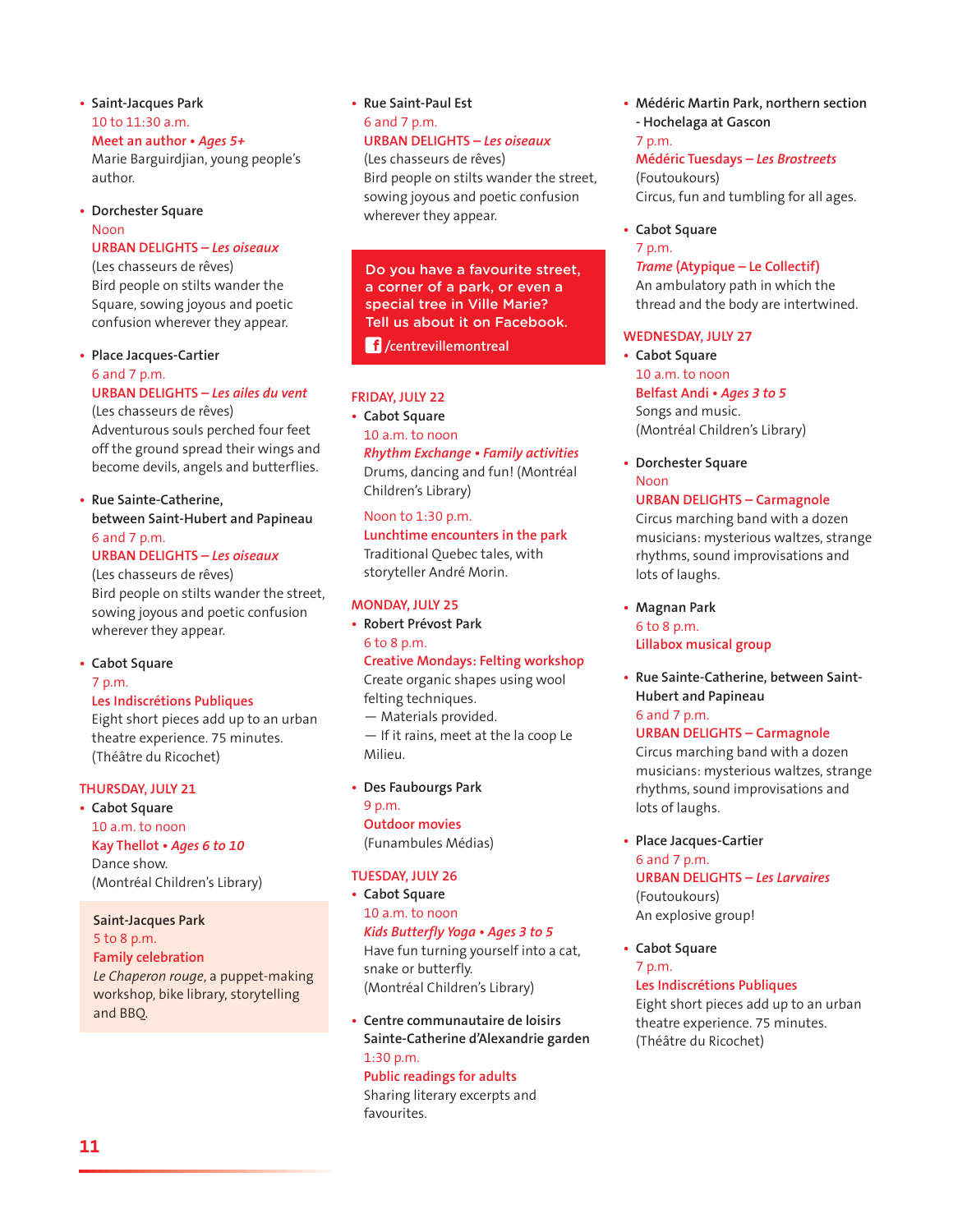#### **THURSDAY, JULY 28**

**t La ligne verte alley** 4:30 to 7:30 p.m. **Bingo BBQ** 

Bingo, BBQ and door prizes.  $-$  If it rains, the event will be postponed to the next day.

## **t Rue Saint-Paul Est**

#### 6 and 7 p.m. **URBAN DELIGHTS – Carmagnole**

Circus marching band with a dozen musicians: mysterious waltzes, strange rhythms, sound improvisations and lots of laughs.

**t Cabot Square** 

10 a.m. to noon

## Redpath Museum · Ages 6 to 10

Interactive presentation on plants and paper making. (Montréal Children's Library)

## **AUGUST**

#### **MONDAY, AUGUST 1**

**t Jardin Cultures amérindiennes, rue Saint-André, south of rue Ontario Est**  9:30 to 11:30 a.m.

#### **Native crops** • Ages 6 to 9

Tours of the garden, storytelling and workshop on Native crops. (Sentier urbain and Père-Ambroise Library)

- **t Toussaint Louverture Park**  10:30 a.m. *À travers les cendres* **(Théâtre de la botte trouée) • Ages 6 to 12** Children's theatre.
- **t Des Joyeux Vikings Park**  6 to 8 p.m. **Creative Mondays: Making birdfeeders and learning about birds' lives.**  — Materials provided.

 $-$  If it rains, meet at the la coop Le Milieu.

**t Cabot Square**  8:30 p.m. **Outdoor movies**  (Funambules Médias)

#### **TUESDAY, AUGUST 2**

**t Médéric Martin Park, northern section - Hochelaga at Gascon**

#### 7 p.m.

#### **Médéric Tuesdays –** *Klima*

(Ample Man Danse) A playful look at the way humans are constantly evolving and the sometimes unusual means we create to adapt to change.

#### **WEDNESDAY, AUGUST 3**

**t Raymond Blain Park**  10 to 11:30 a.m. **Outdoor bingo**   $-$  If it rains, meet at the Centre

communautaire de loisirs Sainte-Catherine d'Alexandrie.

- **t Dorchester Square**  Noon **URBAN DELIGHTS – Samajam Brazilia**  Percussion group playing Brazilian music.
- **t Rue Sainte-Catherine, between Saint-Hubert and Papineau**  6 and 7 p.m. **URBAN DELIGHTS – Samajam Brazilia**  Percussion group playing Brazilian

music.

**t Place Jacques-Cartier**  6 p.m. **URBAN DELIGHTS –** *Danse de marché*

(Dance To Go) A series of choreographic delights, on the themes of market gardening and cooking.

**t Médéric Martin Park, northern section - Hochelaga at Gascon** 7 to 8 p.m. **Musical Wednesdays: Ramon Chicharron** 

Festive dancing and music to Latin American rhythms. — Bring your lawn chair.

**t Cabot Square**  8:30 p.m. **Silent films set to piano music**  *Steamboat Bill Jr*, Buster Keaton (1928) with Roman Zavada.

#### **THURSDAY, AUGUST 4**

**t Cabot Square**  10:30 a.m. *À travers les cendres* **(Théâtre de la botte trouée) • Ages 6 to 12** Children's theatre.

#### 2 to 3:30 p.m.

**Meet an author**  France Lorrain, author of the historical series *La promesse des Gélinas*.

**t Rue Saint-Paul Est**  6 and 7 p.m. **URBAN DELIGHTS –** *Samajam Brazilia* Percussion group playing Brazilian music.

#### **FRIDAY, AUGUST 5**

- **t Toussaint Louverture Park**  Starting at 5 p.m. **Les Jeux de la rue in Ville-Marie t***Ages 12 to 24*  Boys' and girls' basketball.
- **t Olivier Robert Park**  7 to 8 p.m. **Friday fun • Family activities** The Flibus clown troupe. — Wading pool open until 8 p.m.

#### **SATURDAY, AUGUST 6**

**t École Pierre-Dupuy**  Les Jeux de la rue in Ville-Marie • Ages 12 to 24 Boys' and girls' soccer.

#### **MONDAY, AUGUST 8**

- **t Berthier Park**  9:30 a.m. *Dans l'oeil du Corbeau* **(Théâtre de la botte trouée) • Ages 6 to 12** Children's theatre.
- **t Toussaint Louverture Park**  10:30 a.m. Les Casteliers Mondays · Family *activities*  Puppet show.
- **t Saint-Jacques Park**  6 to 8 p.m. **Creative Mondays: Wool workshop**  Pompons, "ojos de dios," knitting, weaving, etc. — Materials provided.  $-$  If it rains, meet at the Coop Le Milieu.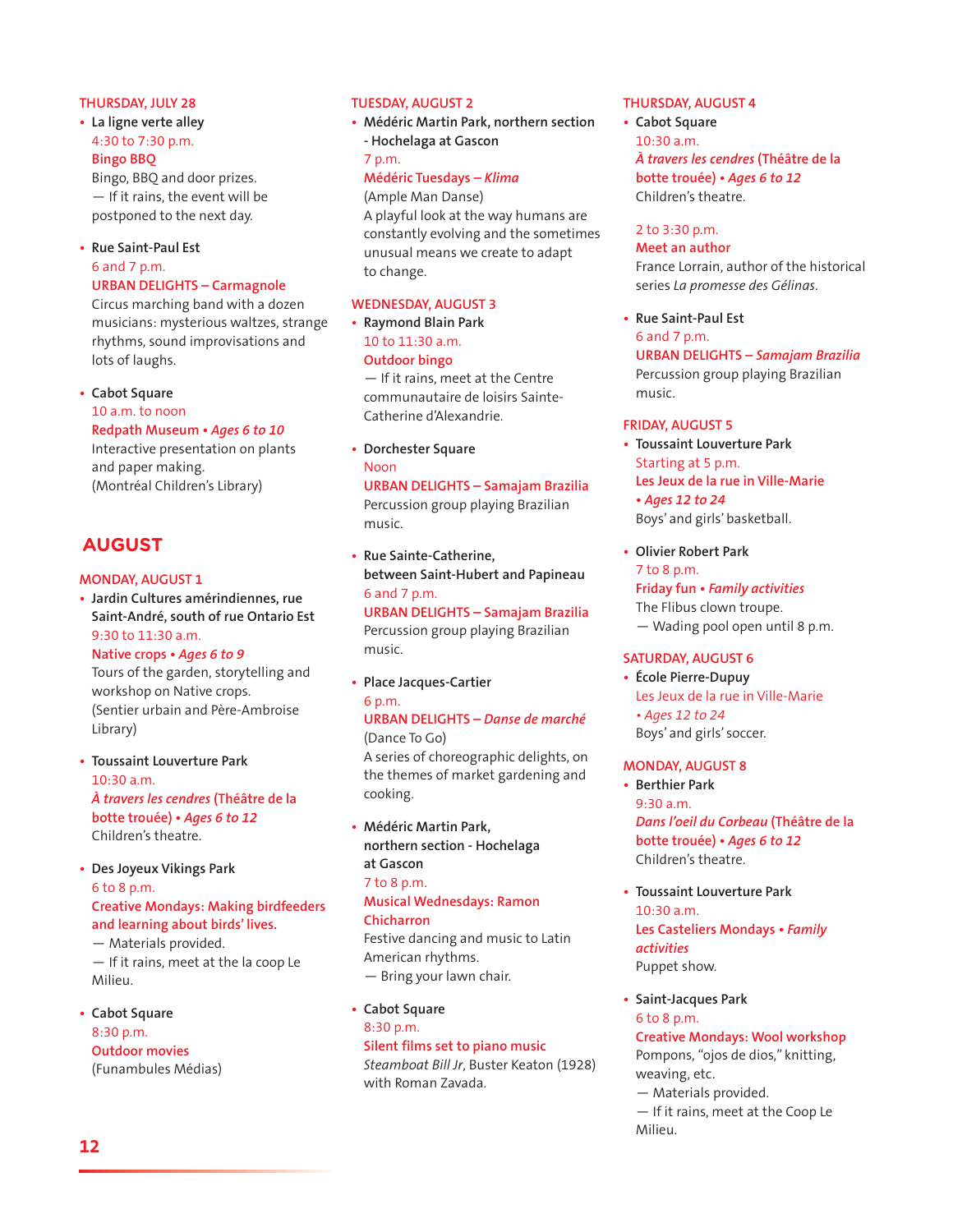**t Cabot Square**  8:30 p.m. **Outdoor movies**  (Funambules Médias)

#### **TUESDAY, AUGUST 9**

**t Médéric Martin Park**  10:30 a.m. to 11:30 a.m. **Meet an author** 

Maxim Cyr  $-$  If it rains, meet at the Frontenac Library.

**t Médéric Martin Park, northern section - Hochelaga at Gascon** 7 p.m.

## **Médéric Tuesdays –** *Danse de marché* (Dance To Go)

A series of choreographic delights, on the themes of market gardening and cooking.

#### **WEDNESDAY, AUGUST 10**

**t Biodiversity garden and pollinators, De Maisonneuve at De Lorimier**  9:30 to 11:30 a.m.

#### Beehives · Ages 6 to 9

Tours of the garden, crafts and workshop. (Sentier urbain and Père-Ambroise Library)

**t Dorchester Square**  Noon **URBAN DELIGHTS – Gypsy Kumbia Orchestra** 

Colombian percussion and gypsy music from Eastern Europe.

**t Rue Sainte-Catherine, between Saint-Hubert and Papineau**  6 and 7 p.m.

#### **URBAN DELIGHTS – Gypsy Kumbia Orchestra**

Colombian percussion and gypsy music from Eastern Europe.

## **t Place Jacques-Cartier**  6 and 7 p.m.

## **URBAN DELIGHTS –** *La messagère*

The "messenger" picks verbal flowers from her imaginary garden and offers them to the audience with humour, poetry and wisdom.

- **t Médéric Martin Park, northern section - Hochelaga at Gascon** 7 to 8 p.m. **Musical Wednesdays: Ichka**  Klezmer music.
	- Bring your lawn chair.

#### **THURSDAY, AUGUST 11**

**t Toussaint Louverture Park**   $10.30 \text{ a m}$ *Les Déculottés* **(Théâtre La Roulotte)**  Theatre for the whole family.

Don't miss any of the great events this summer! Sign up now for the Ville-Marie Borough newsletter.

 $\mathcal D$  ville.montreal.gc.ca/ infolettrevillemarie

**t Cabot Square**  10:30 a.m. *Dans l'oeil du Corbeau* **(Théâtre de la botte trouée) • Ages 6 to 12** Children's theatre.

**Robert Prévost Park**  5 to 8 p.m. **Block party**  Make a group mosaic, bike library

and BBQ, along with Drouille the clown.

#### **t Rue Saint-Paul Est**

6 p.m. **URBAN DELIGHTS – Gypsy Kumbia Orchestra**  Colombian percussion and gypsy music from Eastern Europe.

#### **SATURDAY AUGUST 13**

**t Berthier Park**  2 to 3:30 p.m. Library in the park • Ages 5 to 13 Crafts and reading. - If it rains, meet

at the Père-Ambroise Library.

#### **SATURDAY AND SUNDAY, AUGUST 13 AND 14**

**t Des Faubourgs Park Polish Festival**  Polish art, culture and traditions, through music, dancing, painting and cooking.

#### **MONDAY, AUGUST 15**

**t Toussaint Louverture Park**   $10.30 \times m$ **Les Casteliers Mondays** Puppet show for the whole family.

**t Cabot Square**  8:30 p.m. **Outdoor movies**  (Funambules Médias)

#### **TUESDAY, AUGUST 16**

### **Charles S. Campbell Park**  5 to 7 p.m.

#### **Big annual block party**

- Corn roast and BBQ for the whole family.
- *t Les Chevaux savants*, a surrealistic musical and theatrical foursome (Les belles bêtes).
- Activities, making wish sticks and suncatchers. Information booths for community organizations.
- $-$  If it rains, the event will be postponed to the next day.
- **t Médéric Martin Park, northern section - Hochelaga at Gascon** 7 p.m.

#### **Médéric Tuesdays –** *Procession*

(Ballet de ruelles) Moving together, a procession ritual led by dancers.

#### **WEDNESDAY, AUGUST 17**

**t Dorchester Square**  Noon

#### **URBAN DELIGHTS –** *Les divas rouges* (Les belles bêtes)

Musical and theatrical entertainment, accompanied by dance and circus numbers. Stiltwalking duo.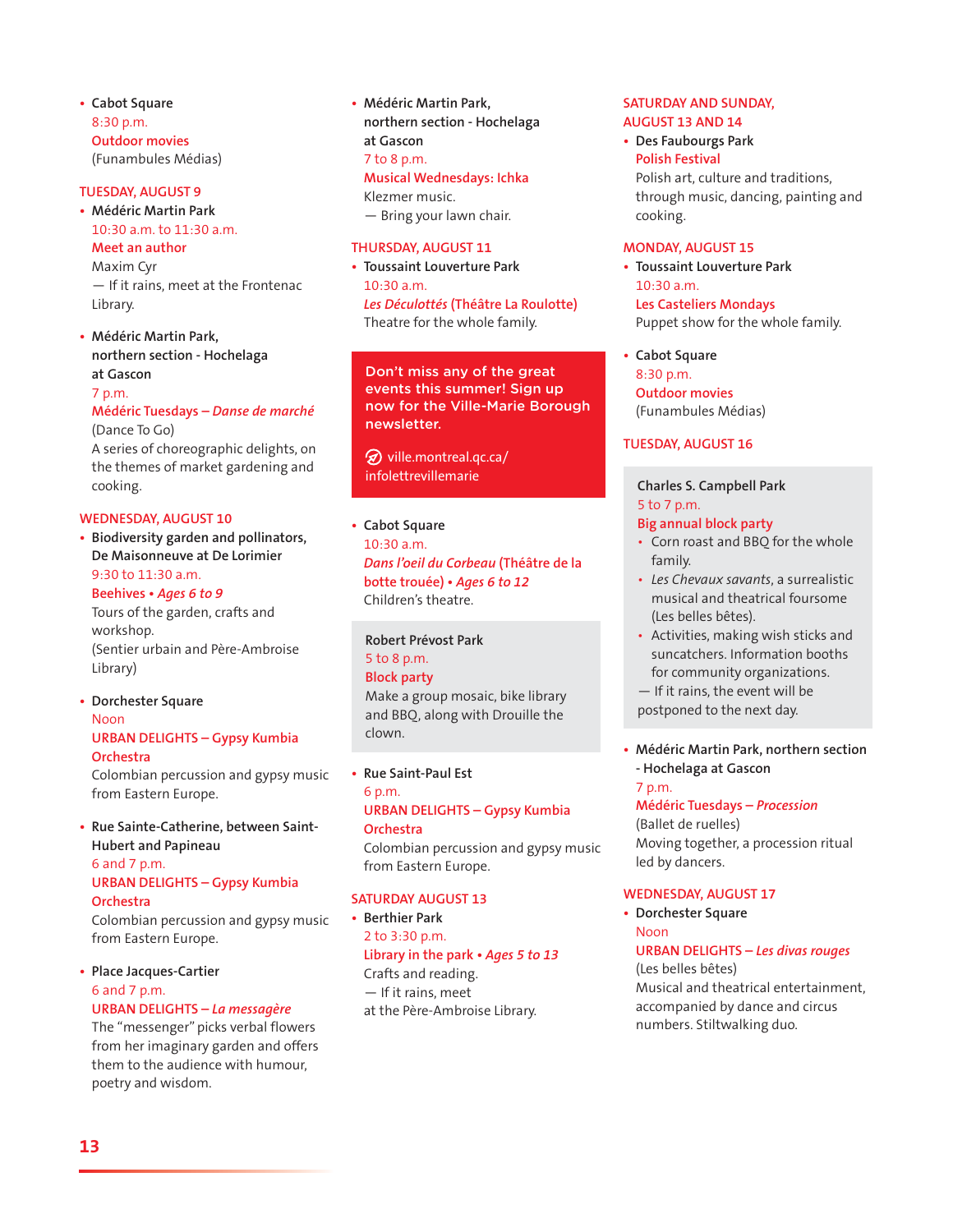**t Rue Sainte-Catherine, between Saint-Hubert and Papineau**  6 and 7 p.m.

**URBAN DELIGHTS –** *Les divas rouges* 

(Les belles bêtes) Musical and theatrical entertainment, accompanied by dance and circus numbers. Stiltwalking duo.

**t Médéric Martin Park, northern section - Hochelaga at Gascon** 7 to 8 p.m. **Musical Wednesdays:** 

**Marc Angers, singer-songwriter**  Pop-rock fiddle music.

— Bring your lawn chair.

#### **THURSDAY, AUGUST 18**

**t Cabot Square**  10:30 a.m. *Les Déculottés* **(Théâtre La Roulotte)**  Theatre for the whole family.

**t Persillier Lachapelle Park**  7 to 11 p.m. P'tit pain 5 · Ages 13+ Animated film shorts from Quebec and around the world. Popcorn.

— Bring your lawn chair **MONDAY, AUGUST 22**

**t Toussaint Louverture Park**  10:30 a.m. **Les Casteliers Mondays** Puppet show for the whole family.

**t Cabot Square**  8:30 p.m. **Outdoor movies**  (Funambules Médias)

#### **TUESDAY, AUGUST 23**

**t Médéric Martin Park, northern section - Hochelaga at Gascon** Noon **Médéric Tuesdays –** *La Femme blanche* (Magali Chouinard)

Silently, slowly, the *Femme blanche* seeks herself in her solitude.

#### **WEDNESDAY, AUGUST 24**

**t Dorchester Square**  Noon

**URBAN DELIGHTS – ZeRadcliffe Fanfare** 

Nine musicians playing different types of folk music, from Balkan to Mexican and Klezmer and more.

**t Rue Sainte-Catherine, between Saint-Hubert and Papineau**  6 and 7 p.m. **URBAN DELIGHTS – ZeRadcliffe Fanfare** 

Nine musicians playing different types of folk music, from Balkan to Mexican and Klezmer and more.

**t Médéric Martin Park, northern section - Hochelaga at Gascon** 7 to 8 p.m. **Musical Wednesdays: Dynamite** 

**express** 

Francophone reggae. — Bring your lawn chair.

#### **THURSDAY, AUGUST 25**

**t Sentier urbain, 1872 rue Saint-André**  5 to 7 p.m. **Exhibition of a group mosaic** 

A group creation by residents during the family celebrations.

#### **SATURDAY AUGUST 27**

- **t Julia Drummond Park**  11 a.m. to 2 p.m. **Family celebration**  Activities for children, music and corn roast.  $-$  If it rains, the event will be postponed to the next day.
- **t Du Bonheur green alley**  4:30 to 7 p.m.

#### **Three sisters celebration**

Corn roast, community meal, music and door prizes.  $-$  If it rains, the event will be postponed to the next day.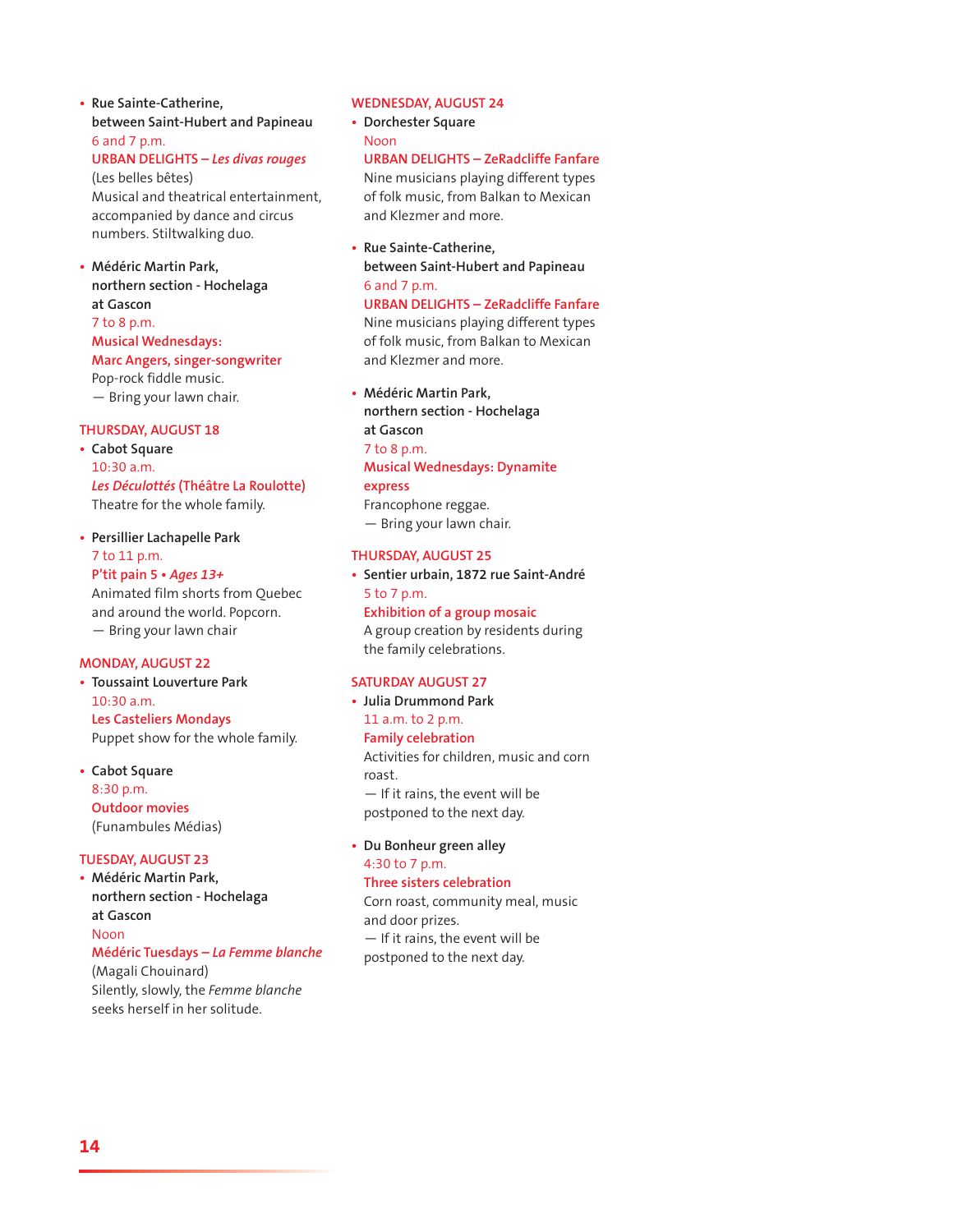## **THANKS TO ALL OUR PARTNERS**

#### These activities are possible thanks to the co-operation of many local partners:

- Association des familles du Centre-Sud
- Association des familles du parc Percy-Walters
- Association des résidents Victor Hugo/ Lucien L'Allier
- **Association Les Chemins du Soleil**
- Association sportive et communautaire du Centre-Sud
- Association des voisins des cinq continents
- Montréal Children's Library
- Carrefour alimentaire Centre-Sud
- Centre d'éducation et d'action des femmes de Montréal
- Centre communautaire de loisirs Sainte-Catherine d'Alexandrie
- Centre Jean-Claude-Malépart
- TD Summer Reading Club
- Comité de quartier centre communautaire et culturel Sainte-Brigide
- Communauté citoyenne du faubourg Sainte-Marie/Au coin de ta rue
- Coopérative de solidarité Le Milieu
- Coopérative d'habitation Les Dames de coeur

## And the support of many local residents!

- Coopérative d'habitation Val-Perché
- t Coopérative Jeunesse de Services du Centre-Sud
- Carrefour de Ressources en interculturel
- Habitations Terrasse-Ontario
- Les Amis du parc Médéric-Martin
- Les AmiEs du courant Sainte-Marie
- L'Association citoyenne du parc des Royaux
- Le Drapeau de la famille
- Les femmes en action
- Mondo Québec
- RÉSEAU pour la stratégie urbaine de la communauté autochtone à Montréal
- Sentier Urbain
- · Société de développement commercial du Village
- · Société écocitoyenne de Montréal
- Spectre de rue
- Table de concertation du faubourg Saint-Laurent
- Table interaction Peter-McGill
- Downtown YMCA